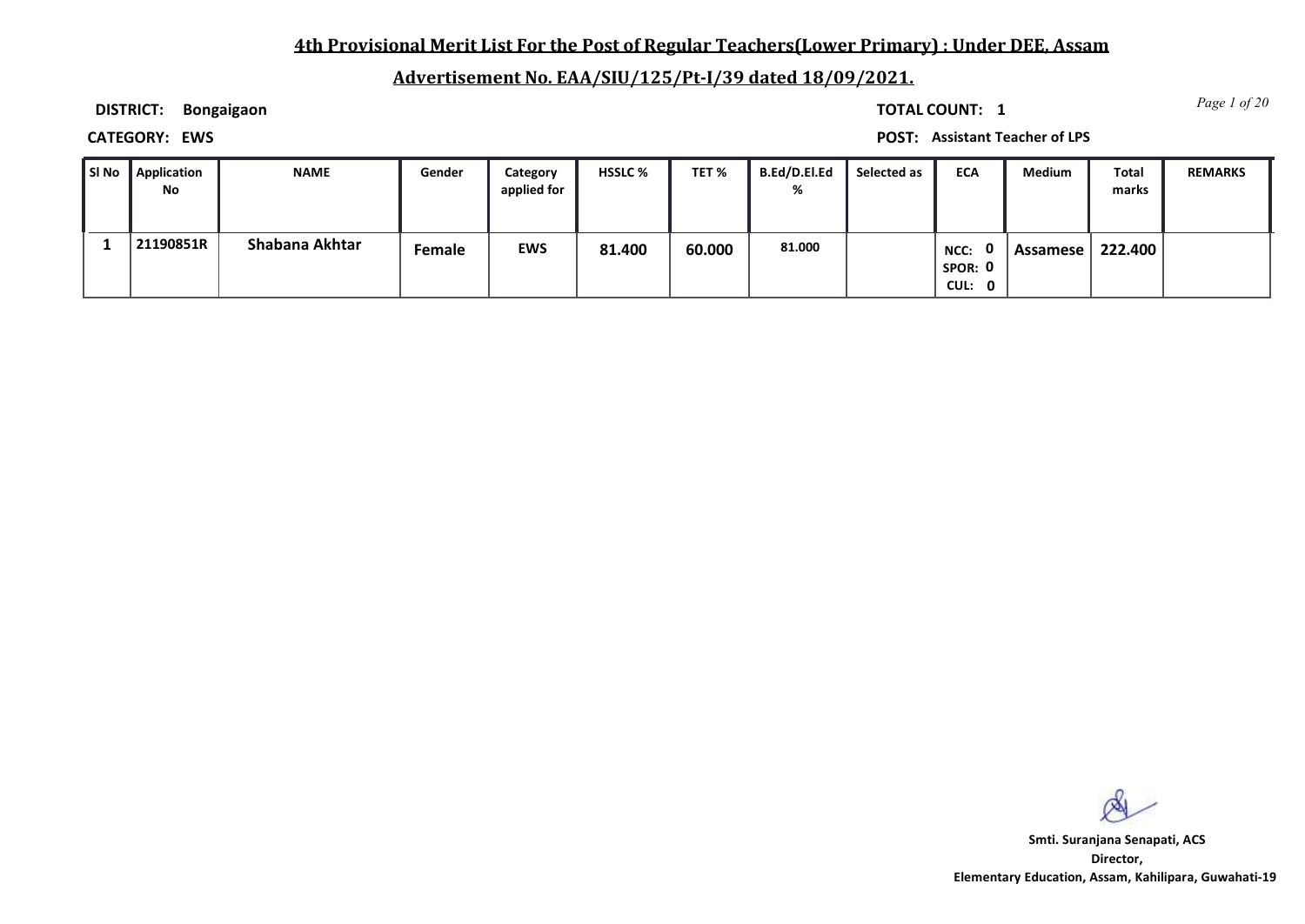**DISTRICT: Bongaigaon**

### **CATEGORY: OBC/MOBC POST: Assistant Teacher of LPS**

| SI No          | <b>Application</b><br><b>No</b> | <b>NAME</b>          | Gender      | Category<br>applied for | <b>HSSLC %</b> | TET %  | B.Ed/D.El.Ed<br>% | Selected as          | <b>ECA</b>                               | <b>Medium</b>   | <b>Total</b><br>marks | <b>REMARKS</b> |
|----------------|---------------------------------|----------------------|-------------|-------------------------|----------------|--------|-------------------|----------------------|------------------------------------------|-----------------|-----------------------|----------------|
| $\mathbf{1}$   | 21185854R                       | <b>Banjita Nath</b>  | Female      | OBC/MOBC                | 83.000         | 60.000 | 77.600            | Women<br>Reservation | $\mathbf 0$<br>NCC:<br>SPOR: 0<br>CUL: 0 | Assamese        | 220.600               |                |
| $\overline{2}$ | 21119379                        | <b>Aditi Das</b>     | Female      | OBC/MOBC                | 74.600         | 67.333 | 77.643            | Women<br>Reservation | NCC: 0<br>SPOR: 0<br>CUL: 0              | Assamese        | 219.576               |                |
| 3              | 21187637R                       | Monaj Kumar Ray      | <b>Male</b> | OBC/MOBC                | 73.000         | 71.333 | 75.200            |                      | NCC: 0<br>SPOR: 0<br>CUL: 0              | Assamese        | 219.533               |                |
| 4              | 21176200R                       | Apsara Ray           | Female      | OBC/MOBC                | 77.400         | 60.667 | 80.950            | Women<br>Reservation | NCC: 0<br>SPOR: 0<br>CUL: 0              | Assamese        | 219.017               |                |
| 5              | 21178274R                       | Aparajita Choudhury  | Female      | OBC/MOBC                | 79.800         | 60.000 | 79.071            | Women<br>Reservation | NCC: 0<br>SPOR: 0<br>CUL: 0              | Assamese        | 218.871               |                |
| 6              | 21192579R                       | Rupanjali Nath       | Female      | OBC/MOBC                | 70.600         | 60.000 | 77.571            | Women<br>Reservation | NCC: 0<br>SPOR: 0<br><b>CUL: 10</b>      | Assamese        | 218.171               |                |
| $\overline{7}$ | 21189866R                       | <b>Rajen Chetry</b>  | <b>Male</b> | OBC/MOBC                | 72.200         | 64.667 | 79.700            |                      | NCC: 0<br>SPOR: 0<br>CUL: 0              | Assamese        | 216.567               |                |
| 8              | 21172501R                       | <b>Subhra Biswas</b> | Female      | OBC/MOBC                | 76.400         | 65.333 | 74.350            | Women<br>Reservation | NCC: 0<br>SPOR: 0<br>CUL: 0              | <b>Assamese</b> | 216.083               |                |
| 9              | 21177475R                       | Sandhikshana Das     | Female      | OBC/MOBC                | 75.400         | 61.333 | 79.250            | Women<br>Reservation | NCC: 0<br>SPOR: 0<br>CUL: 0              | Assamese        | 215.983               |                |

*Page 2 of 20* **TOTAL COUNT: 28**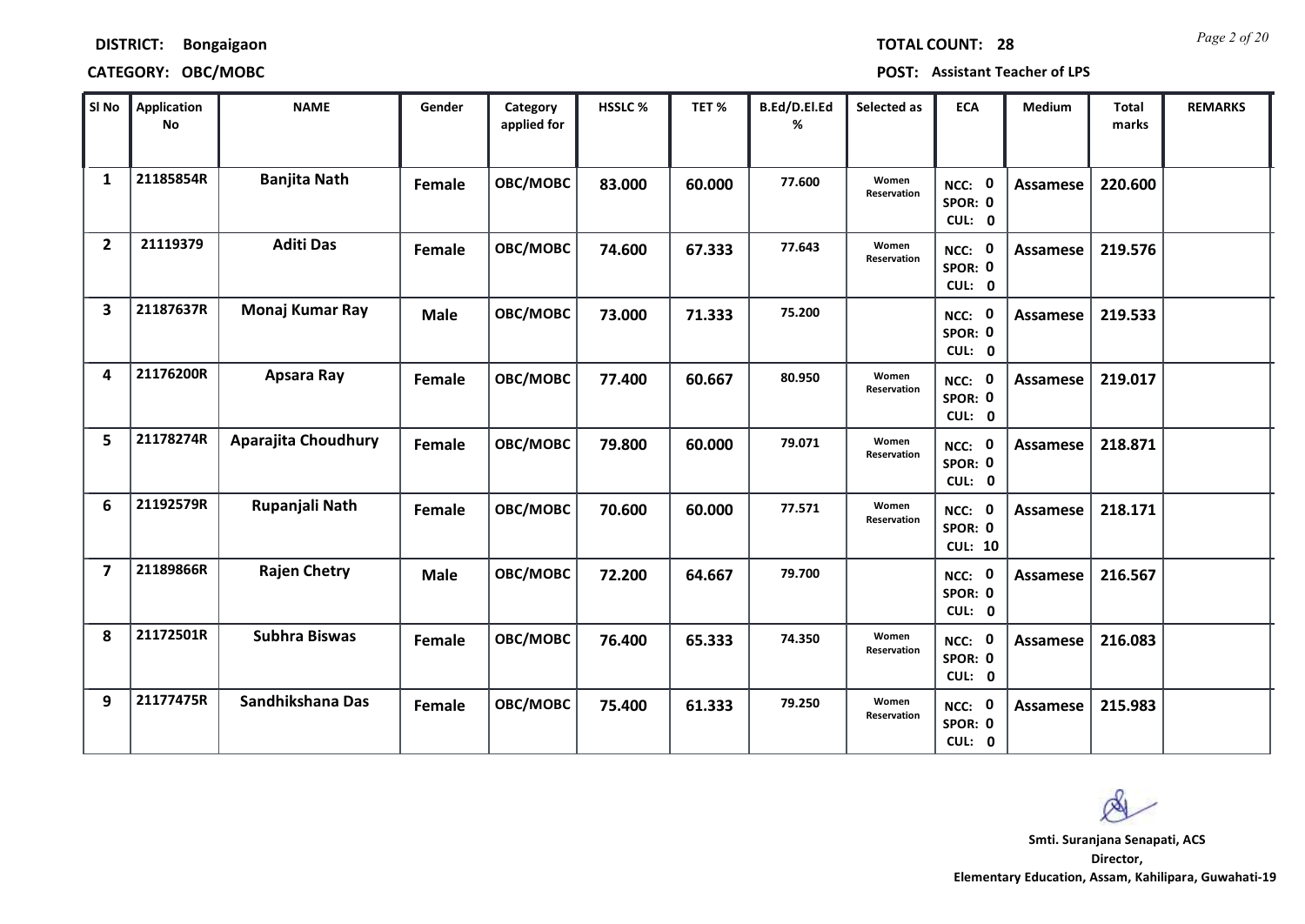*Page 3 of 20* **TOTAL COUNT: 28**

### **DISTRICT: Bongaigaon**

### **CATEGORY: OBC/MOBC POST: Assistant Teacher of LPS**

| SI No | <b>Application</b><br>$\mathop{\mathsf{No}}$ | <b>NAME</b>          | Gender        | Category<br>applied for | HSSLC % | TET %  | B.Ed/D.El.Ed<br>% | Selected as          | <b>ECA</b>                                | <b>Medium</b>   | <b>Total</b><br>marks | <b>REMARKS</b> |
|-------|----------------------------------------------|----------------------|---------------|-------------------------|---------|--------|-------------------|----------------------|-------------------------------------------|-----------------|-----------------------|----------------|
| 10    | 21176246R                                    | <b>Himashree Ray</b> | Female        | OBC/MOBC                | 67.400  | 64.000 | 84.550            | Women<br>Reservation | NCC: 0<br>SPOR: 0<br>CUL: 0               | <b>Assamese</b> | 215.950               |                |
| 11    | 21188374R                                    | Rimpi Dutta Baruah   | <b>Female</b> | OBC/MOBC                | 74.000  | 70.667 | 71.214            |                      | NCC: 0<br>SPOR: 0<br>CUL: 0               | Assamese        | 215.881               |                |
| 12    | 21167468R                                    | Gayatri Singha       | Female        | OBC/MOBC                | 70.600  | 68.000 | 76.100            |                      | NCC: 0<br>SPOR: 0<br>CUL: 0               | Assamese        | 214.700               |                |
| 13    | 21173820R                                    | Kripanjali Roy       | <b>Female</b> | OBC/MOBC                | 70.200  | 63.333 | 80.900            |                      | $\mathbf{0}$<br>NCC:<br>SPOR: 0<br>CUL: 0 | <b>Assamese</b> | 214.433               |                |
| 14    | 21192079R                                    | Sushmita Saha        | Female        | OBC/MOBC                | 81.200  | 56.000 | 76.850            |                      | NCC: 0<br>SPOR: 0<br>CUL: 0               | Assamese        | 214.050               |                |
| 15    | 21184889R                                    | Karishma Barman      | <b>Female</b> | OBC/MOBC                | 77.800  | 63.333 | 72.857            |                      | NCC: 0<br>SPOR: 0<br>CUL: 0               | Assamese        | 213.990               |                |
| 16    | 21185085R                                    | <b>Uma Debnath</b>   | Female        | OBC/MOBC                | 77.800  | 63.333 | 71.800            |                      | NCC: 0<br>SPOR: 0<br>CUL: 0               | Assamese        | 212.933               |                |
| 17    | 21156661                                     | <b>Himashree Das</b> | Female        | OBC/MOBC                | 77.200  | 56.000 | 79.667            |                      | NCC: 0<br>SPOR: 0<br>CUL: 0               | <b>Assamese</b> | 212.867               | Withheld       |
| 18    | 21187349R                                    | <b>Biplab Barman</b> | <b>Male</b>   | OBC/MOBC                | 75.000  | 56.667 | 81.150            |                      | $\mathbf 0$<br>NCC:<br>SPOR: 0<br>CUL: 0  | Assamese        | 212.817               |                |

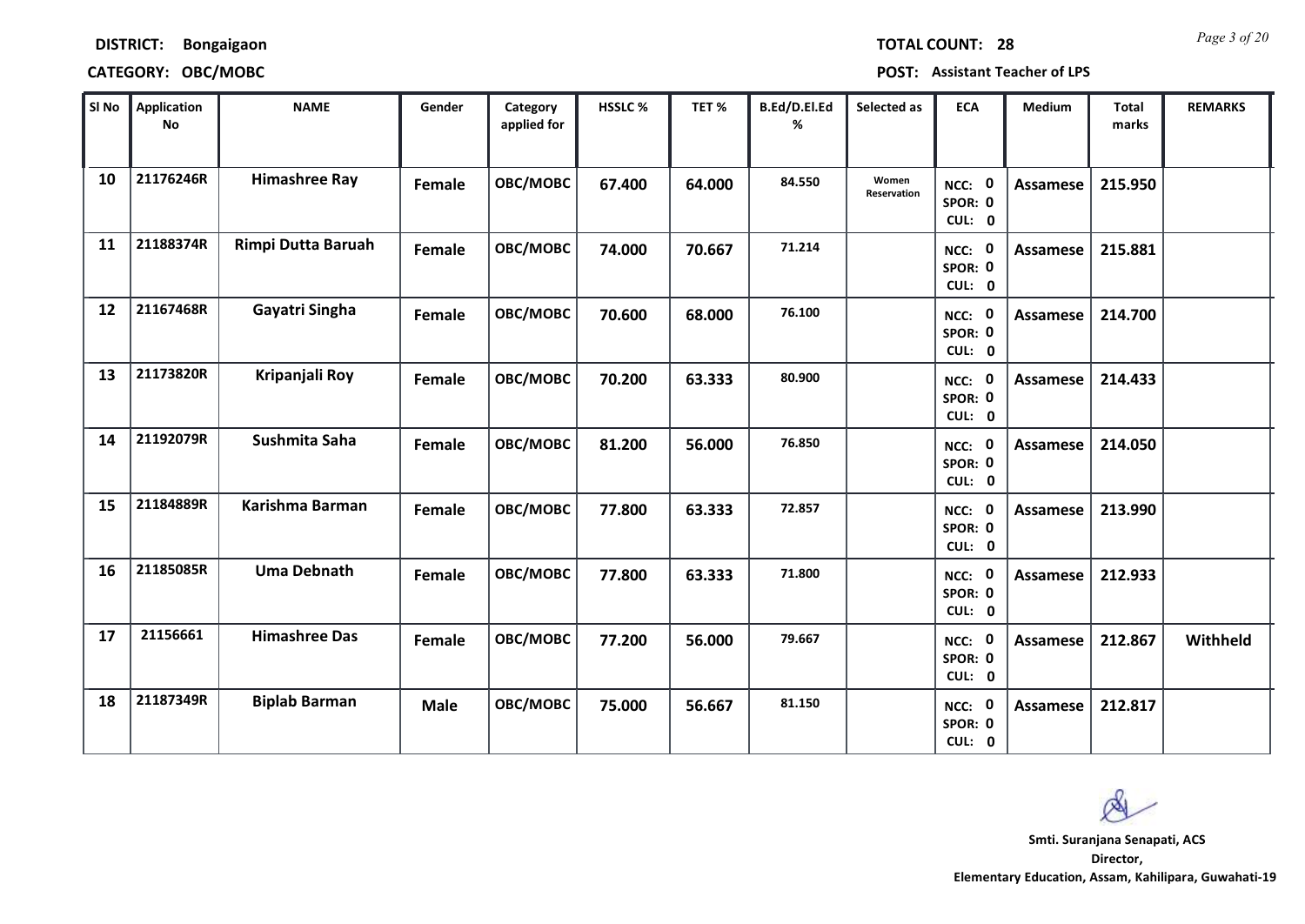*Page 4 of 20* **TOTAL COUNT: 28**

**DISTRICT: Bongaigaon**

**CATEGORY: OBC/MOBC POST: Assistant Teacher of LPS**

| SI <sub>No</sub> | <b>Application</b><br><b>No</b> | <b>NAME</b>            | Gender      | Category<br>applied for | <b>HSSLC%</b> | TET %  | B.Ed/D.El.Ed<br>% | Selected as | <b>ECA</b>                               | <b>Medium</b>   | <b>Total</b><br>marks | <b>REMARKS</b> |
|------------------|---------------------------------|------------------------|-------------|-------------------------|---------------|--------|-------------------|-------------|------------------------------------------|-----------------|-----------------------|----------------|
| 19               | 21179826R                       | <b>Harilal Chouhan</b> | <b>Male</b> | OBC/MOBC                | 81.400        | 60.000 | 71.350            |             | $\mathbf 0$<br>NCC:<br>SPOR: 0<br>CUL: 0 | <b>Assamese</b> | 212.750               |                |
| 20               | 21173315R                       | Kumar Jonmani Ray      | <b>Male</b> | OBC/MOBC                | 62.400        | 70.667 | 79.650            |             | NCC: 0<br>SPOR: 0<br>CUL: 0              | <b>Assamese</b> | 212.717               |                |
| 21               | 21169507R                       | <b>Ronit Saha</b>      | <b>Male</b> | OBC/MOBC                | 76.000        | 68.667 | 67.650            |             | NCC: 0<br>SPOR: 0<br>CUL: 0              | <b>Assamese</b> | 212.317               |                |
| 22               | 21168719R                       | <b>Ritamoni Nath</b>   | Female      | OBC/MOBC                | 70.800        | 64.667 | 76.750            |             | NCC: 0<br>SPOR: 0<br>CUL: 0              | Assamese        | 212.217               |                |
| 23               | 21192967R                       | Priyanka Ray           | Female      | OBC/MOBC                | 69.800        | 64.000 | 78.214            |             | NCC: 0<br>SPOR: 0<br>CUL: 0              | Assamese        | 212.014               |                |
| 24               | 21168811R                       | Shreya Roy             | Female      | OBC/MOBC                | 83.000        | 55.333 | 73.600            |             | NCC: 0<br>SPOR: 0<br>CUL: 0              | <b>Assamese</b> | 211.933               |                |
| 25               | 21167736R                       | Mridusmita Ray         | Female      | OBC/MOBC                | 77.800        | 55.333 | 78.333            |             | NCC: 0<br>SPOR: 0<br>CUL: 0              | Assamese        | 211.467               |                |
| 26               | 21175163R                       | Hema Ray               | Female      | OBC/MOBC                | 78.600        | 55.333 | 77.350            |             | NCC: 0<br>SPOR: 0<br>CUL: 0              | Assamese        | 211.283               |                |
| 27               | 21166218R                       | Sonali Lama            | Female      | OBC/MOBC                | 83.200        | 56.000 | 71.857            |             | NCC: 0<br>SPOR: 0<br>CUL: 0              | Assamese        | 211.057               |                |

**Smti. Suranjana Senapati, ACS**

**Director, Elementary Education, Assam, Kahilipara, Guwahati-19**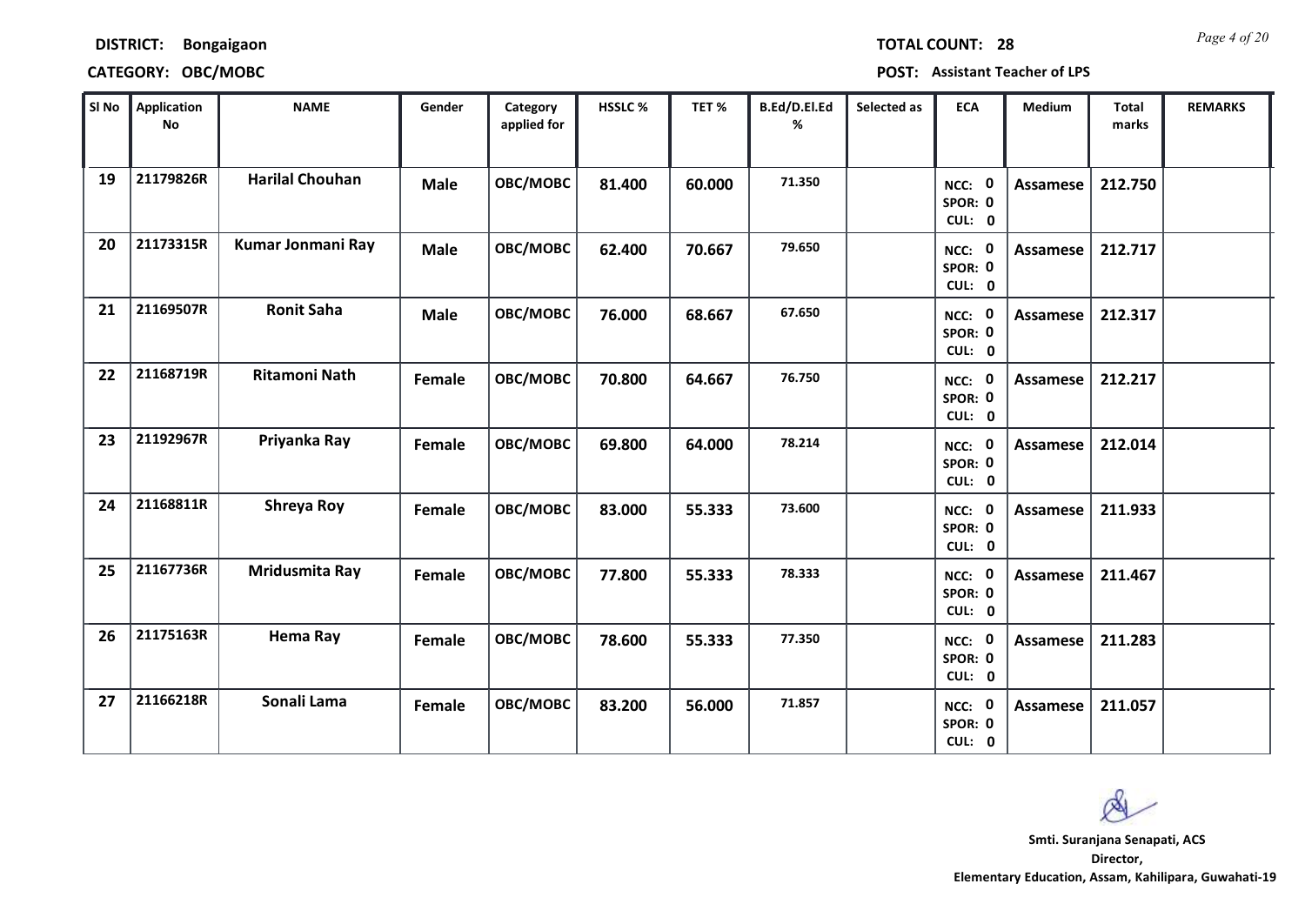*Page 5 of 20* **TOTAL COUNT: 28**

**DISTRICT: Bongaigaon**

### **CATEGORY: OBC/MOBC POST: Assistant Teacher of LPS**

| l SI No | Application<br>No | <b>NAME</b> | Gender | Category<br>applied for | <b>HSSLC %</b> | TET %  | <b>B.Ed/D.El.Ed</b><br>% | Selected as | <b>ECA</b>                | Medium   | Total<br>marks | <b>REMARKS</b> |
|---------|-------------------|-------------|--------|-------------------------|----------------|--------|--------------------------|-------------|---------------------------|----------|----------------|----------------|
| 28      | 21180091R         | Barnali Ray | Female | OBC/MOBC                | 79.600         | 56.000 | 75.250                   |             | NCC:<br>SPOR: 0<br>CUL: 0 | Assamese | 210.850        |                |

 $\infty$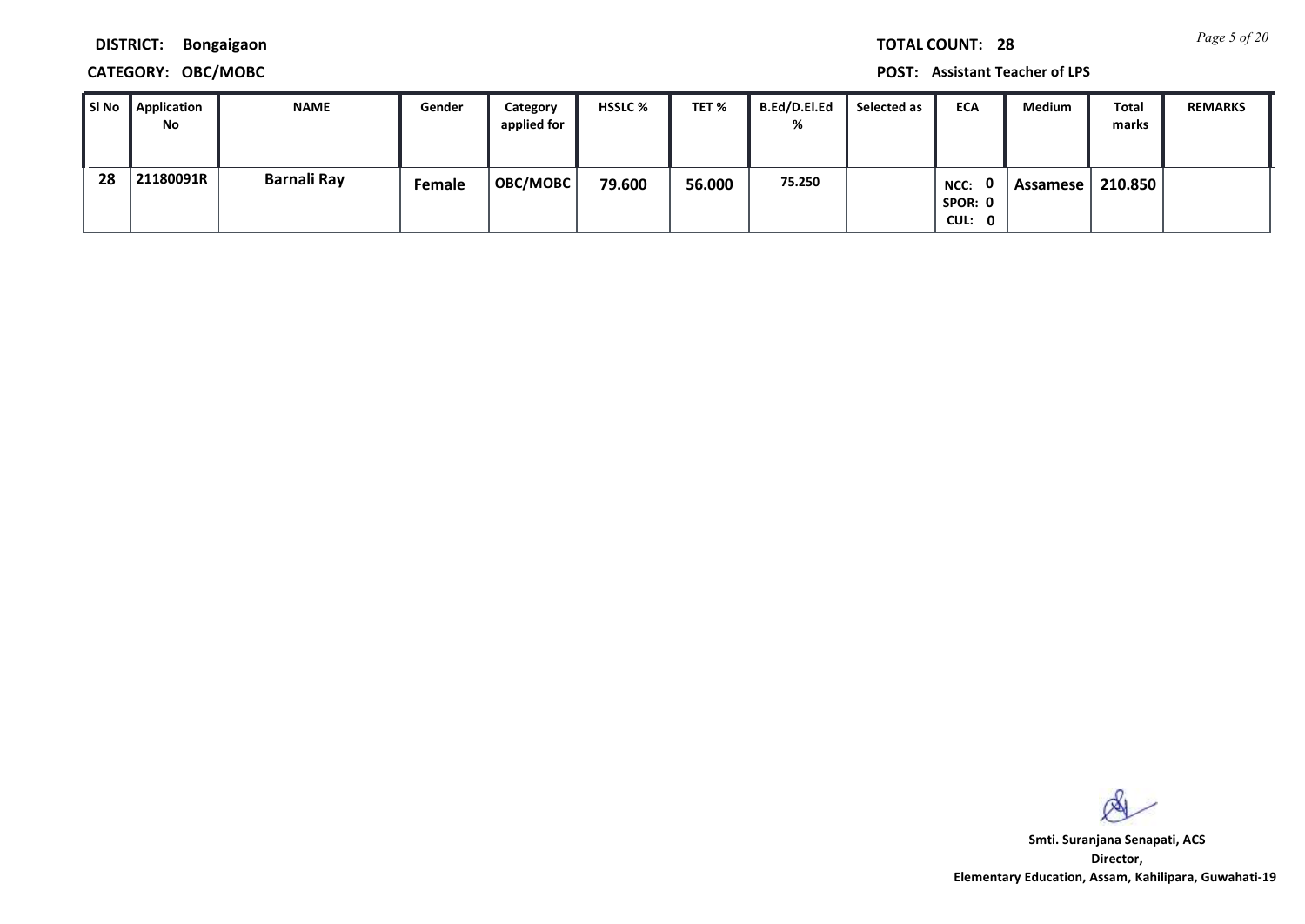*Page 6 of 20* **TOTAL COUNT: 36**

| SI No                   | <b>Application</b><br>No | <b>NAME</b>           | Gender      | Category<br>applied for | <b>HSSLC %</b> | TET %  | B.Ed/D.El.Ed<br>% | Selected as          | <b>ECA</b>                  | <b>Medium</b>   | <b>Total</b><br>marks | <b>REMARKS</b>         |
|-------------------------|--------------------------|-----------------------|-------------|-------------------------|----------------|--------|-------------------|----------------------|-----------------------------|-----------------|-----------------------|------------------------|
| $\mathbf{1}$            | 21174248R                | <b>Mamoni Saha</b>    | Female      | OBC/MOBC<br>PwD         | 76.600         | 58.000 | 77.700            | Women<br>Reservation | NCC: 0<br>SPOR: 0<br>CUL: 0 | <b>Assamese</b> | 212.300               | PwD<br>Withheld        |
| $\overline{2}$          | 21174792R                | <b>Edrish Ali</b>     | <b>Male</b> | <b>UR</b><br>PwD        | 65.000         | 63.333 | 76.929            |                      | NCC: 0<br>SPOR: 0<br>CUL: 0 | Assamese        | 205.262               | PwD<br>Withheld        |
| $\overline{\mathbf{3}}$ | 21182260R                | <b>Taslima Ahmed</b>  | Female      | <b>EWS</b><br>PwD       | 61.400         | 61.333 | 76.143            | Women<br>Reservation | NCC: 0<br>SPOR: 0<br>CUL: 0 | Assamese        | 198.876               | PwD<br>Withheld        |
| 4                       | 21164276                 | <b>Abdul Motaleb</b>  | <b>Male</b> | <b>EWS</b><br>PwD       | 63.200         | 62.000 | 72.203            |                      | NCC: 0<br>SPOR: 0<br>CUL: 0 | Assamese        | 197.403               | PwD<br>Withheld        |
| 5                       | 21186333R                | Nibedita Sarma        | Female      | <b>EWS</b><br>PwD       | 54.200         | 65.333 | 77.071            | Women<br>Reservation | NCC: 0<br>SPOR: 0<br>CUL: 0 | <b>Assamese</b> | 196.605               | PwD<br>Withheld        |
| 6                       | 21179647R                | <b>Hafijur Rahman</b> | <b>Male</b> | <b>UR</b><br>PwD        | 58.600         | 62.667 | 75.300            |                      | NCC: 0<br>SPOR: 0<br>CUL: 0 | <b>Assamese</b> | 196.567               | PwD<br>Withheld        |
| $\overline{\mathbf{z}}$ | 21192815R                | <b>Shairul Islam</b>  | <b>Male</b> | <b>EWS</b><br>PwD       | 57.000         | 60.667 | 74.400            |                      | NCC: 0<br>SPOR: 0<br>CUL: 0 | Assamese        | 192.067               | PwD<br>Withheld        |
| 8                       | 21196513R                | Iman Ali              | <b>Male</b> | <b>EWS</b><br>PwD       | 52.800         | 62.000 | 74.000            |                      | NCC: 0<br>SPOR: 0<br>CUL: 0 | <b>Assamese</b> | 188.800               | PwD<br>Withheld        |
| 9                       | 21167702R                | <b>Roshidul Islam</b> | <b>Male</b> | <b>EWS</b><br>PwD       | 54.200         | 66.000 | 68.350            |                      | NCC: 0<br>SPOR: 0<br>CUL: 0 | Assamese        | 188.550               | <b>PwD</b><br>Withheld |

 $\infty$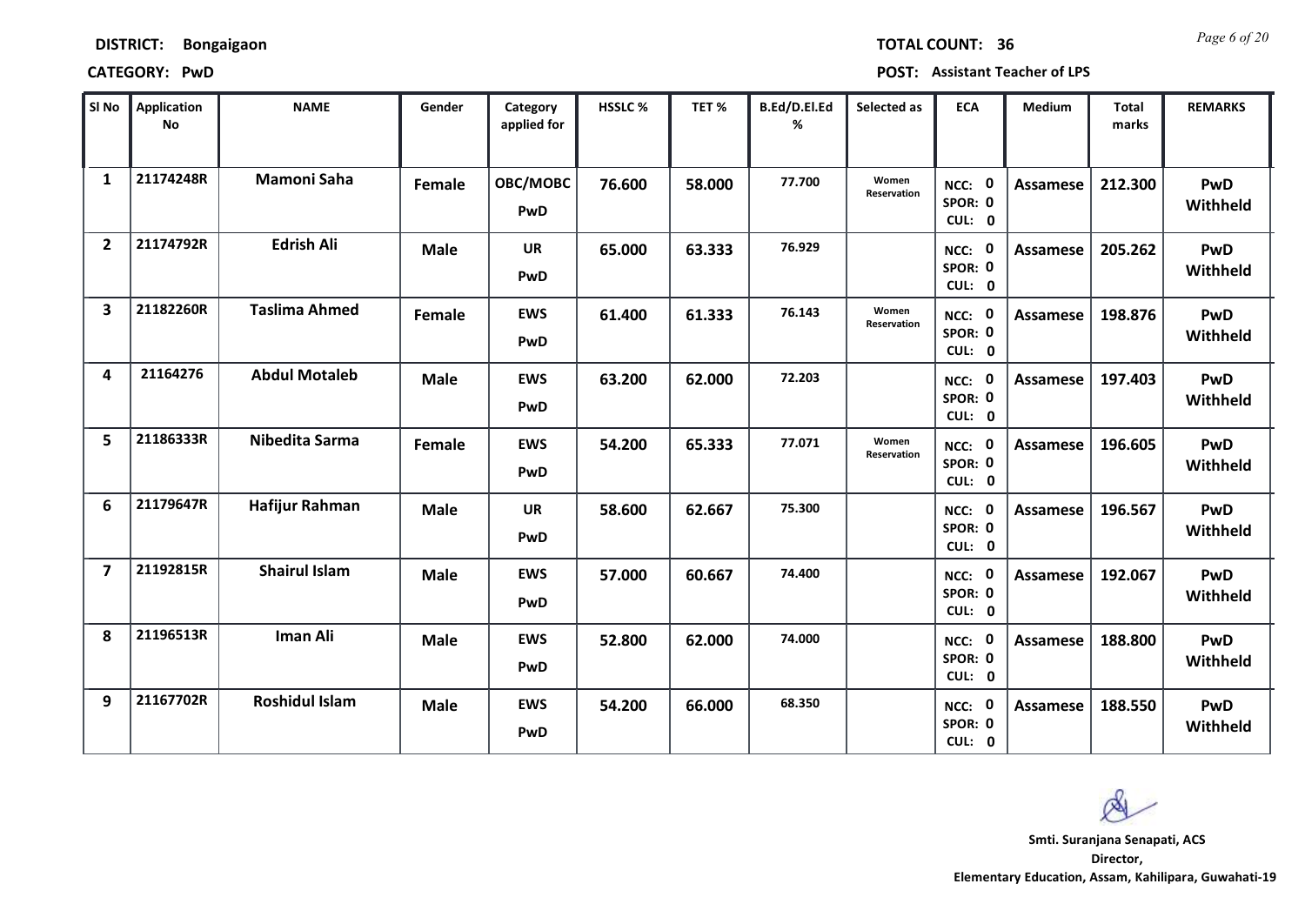*Page 7 of 20* **TOTAL COUNT: 36**

**CATEGORY: PwD POST: Assistant Teacher of LPS**

| SI No | <b>Application</b><br>No | <b>NAME</b>                           | Gender      | Category<br>applied for  | <b>HSSLC %</b> | TET %  | B.Ed/D.El.Ed<br>% | Selected as          | <b>ECA</b>                               | <b>Medium</b>   | <b>Total</b><br>marks | <b>REMARKS</b>         |
|-------|--------------------------|---------------------------------------|-------------|--------------------------|----------------|--------|-------------------|----------------------|------------------------------------------|-----------------|-----------------------|------------------------|
| 10    | 21211706R                | <b>Shohidul Islam</b>                 | <b>Male</b> | <b>UR</b><br>PwD         | 57.400         | 64.667 | 66.214            |                      | 0<br>NCC:<br>SPOR: 0<br>CUL: 0           | Assamese        | 188.281               | PwD<br>Withheld        |
| 11    | 21165730R                | <b>Rostom Ali</b>                     | <b>Male</b> | <b>EWS</b><br>PwD        | 56.800         | 56.667 | 74.786            |                      | NCC: 0<br>SPOR: 0<br>CUL: 0              | Assamese        | 188.252               | PwD<br>Withheld        |
| 12    | 21204641R                | <b>Sadhan Ghosh</b>                   | <b>Male</b> | OBC/MOBC<br>PwD          | 54.400         | 58.000 | 70.050            |                      | NCC: 5<br>SPOR: 0<br>CUL: 0              | Assamese        | 187.450               | PwD<br>Withheld        |
| 13    | 21100758                 | <b>Nur Mahammad Ali</b>               | <b>Male</b> | <b>UR</b><br>PwD         | 55.200         | 55.333 | 76.650            |                      | $\mathbf 0$<br>NCC:<br>SPOR: 0<br>CUL: 0 | Assamese        | 187.183               | PwD<br>Withheld        |
| 14    | 21168149R                | <b>Shah Alom Ahmed</b>                | <b>Male</b> | <b>EWS</b><br>PwD        | 58.200         | 60.000 | 68.250            |                      | NCC: 0<br>SPOR: 0<br>CUL: 0              | Assamese        | 186.450               | PwD<br>Withheld        |
| 15    | 21166505R                | Jahidul Islam Talukdar                | <b>Male</b> | <b>UR</b><br>PwD         | 59.200         | 60.000 | 67.100            |                      | - 0<br>NCC:<br>SPOR: 0<br>CUL: 0         | <b>Assamese</b> | 186.300               | PwD<br>Withheld        |
| 16    | 21109679                 | <b>Anisur Rohman</b><br><b>Mondal</b> | <b>Male</b> | <b>UR</b><br>PwD         | 48.800         | 58.000 | 78.429            |                      | NCC: 0<br>SPOR: 0<br>CUL: 0              | Assamese        | 185.229               | PwD<br>Withheld        |
| 17    | 21210621R                | <b>Roshmina Khatun</b>                | Female      | <b>UR</b><br>PwD         | 51.600         | 60.667 | 72.571            | Women<br>Reservation | NCC: 0<br>SPOR: 0<br>CUL: 0              | Assamese        | 184.838               | PwD<br>Withheld        |
| 18    | 21178978R                | Jahidul Islam                         | <b>Male</b> | <b>EWS</b><br><b>PwD</b> | 48.800         | 60.667 | 75.150            |                      | 0<br>NCC:<br>SPOR: 0<br>CUL: 0           | Assamese        | 184.617               | <b>PwD</b><br>Withheld |

**Director, Elementary Education, Assam, Kahilipara, Guwahati-19 Smti. Suranjana Senapati, ACS**

 $\infty$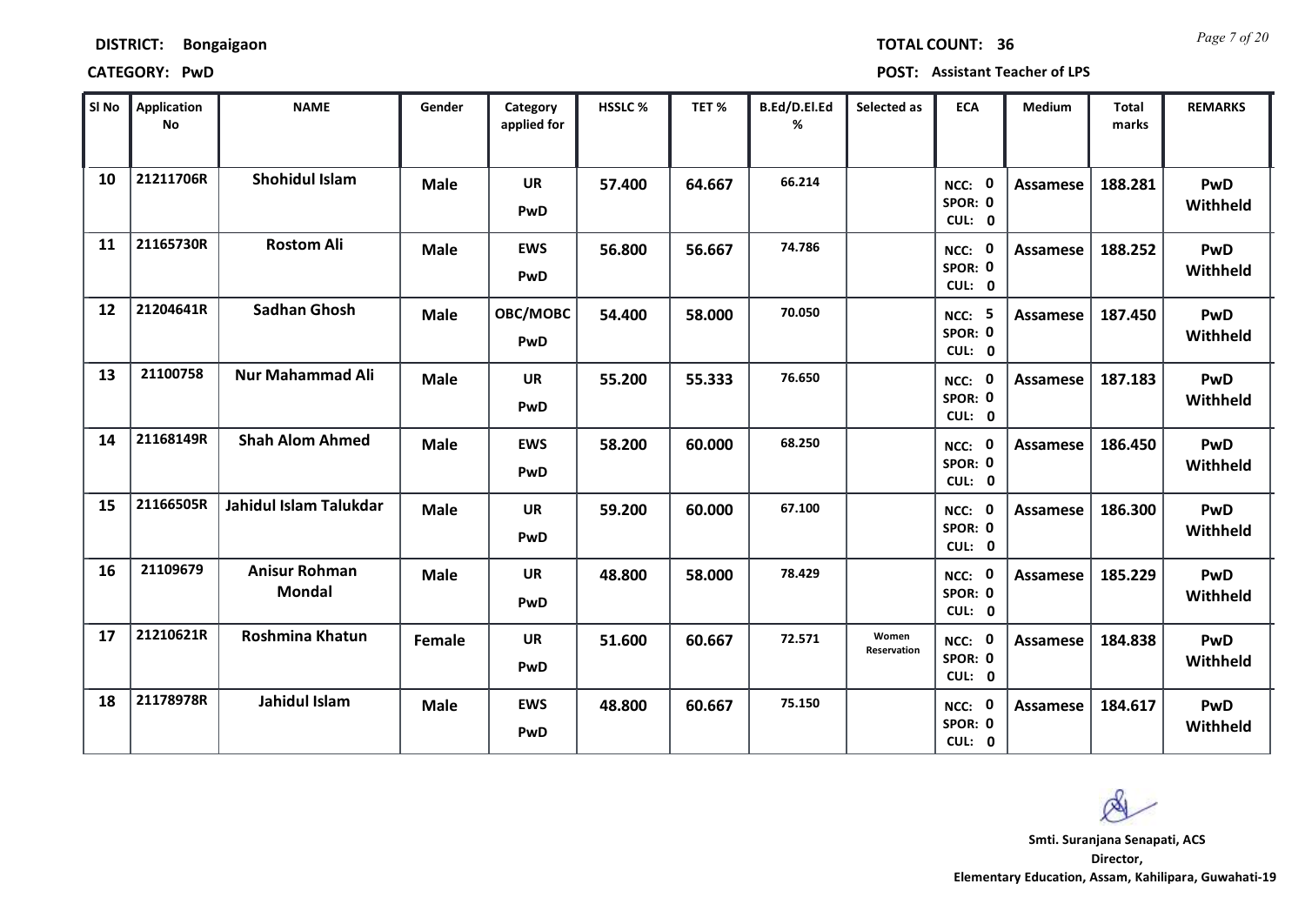*Page 8 of 20* **TOTAL COUNT: 36**

| SI No | <b>Application</b><br>No | <b>NAME</b>                | Gender      | Category<br>applied for | HSSLC % | TET %  | B.Ed/D.El.Ed<br>% | Selected as          | <b>ECA</b>                     | <b>Medium</b>   | <b>Total</b><br>marks | <b>REMARKS</b>         |
|-------|--------------------------|----------------------------|-------------|-------------------------|---------|--------|-------------------|----------------------|--------------------------------|-----------------|-----------------------|------------------------|
| 19    | 21209597R                | <b>Anower Hussain</b>      | <b>Male</b> | <b>UR</b><br>PwD        | 57.000  | 55.333 | 71.600            |                      | NCC: 0<br>SPOR: 0<br>CUL: 0    | <b>Assamese</b> | 183.933               | PwD<br>Withheld        |
| 20    | 21191576R                | Abu Bokkar Siddique        | <b>Male</b> | <b>EWS</b><br>PwD       | 49.600  | 66.667 | 67.500            |                      | NCC: 0<br>SPOR: 0<br>CUL: 0    | Assamese        | 183.767               | PwD<br>Withheld        |
| 21    | 21195234R                | Solaiman Khan              | <b>Male</b> | <b>EWS</b><br>PwD       | 49.200  | 60.000 | 74.550            |                      | NCC: 0<br>SPOR: 0<br>CUL: 0    | Assamese        | 183.750               | PwD<br>Withheld        |
| 22    | 21212004R                | Sofikul Islam              | <b>Male</b> | <b>EWS</b><br>PwD       | 53.400  | 60.000 | 70.286            |                      | 0<br>NCC:<br>SPOR: 0<br>CUL: 0 | Assamese        | 183.686               | PwD<br>Withheld        |
| 23    | 21114729                 | <b>Zulhash Uddin Ahmed</b> | <b>Male</b> | <b>UR</b><br>PwD        | 51.400  | 60.667 | 71.543            |                      | NCC: 0<br>SPOR: 0<br>CUL: 0    | Assamese        | 183.610               | PwD<br>Withheld        |
| 24    | 21186695R                | <b>Imran Hussain</b>       | <b>Male</b> | <b>UR</b><br>PwD        | 59.000  | 58.667 | 65.700            |                      | NCC: 0<br>SPOR: 0<br>CUL: 0    | <b>Assamese</b> | 183.367               | <b>PwD</b><br>Withheld |
| 25    | 21180391R                | <b>Hafizur Rahman</b>      | <b>Male</b> | <b>EWS</b><br>PwD       | 52.200  | 60.667 | 70.250            |                      | NCC: 0<br>SPOR: 0<br>CUL: 0    | Assamese        | 183.117               | PwD<br>Withheld        |
| 26    | 21211812R                | <b>Inamul Hoque</b>        | <b>Male</b> | <b>EWS</b><br>PwD       | 50.800  | 60.000 | 71.286            |                      | NCC: 0<br>SPOR: 0<br>CUL: 0    | <b>Assamese</b> | 182.086               | <b>PwD</b><br>Withheld |
| 27    | 21185836R                | Nirmala Singha             | Female      | OBC/MOBC<br>PwD         | 48.800  | 57.333 | 75.357            | Women<br>Reservation | NCC: 0<br>SPOR: 0<br>CUL: 0    | Assamese        | 181.490               | <b>PwD</b><br>Withheld |

 $\infty$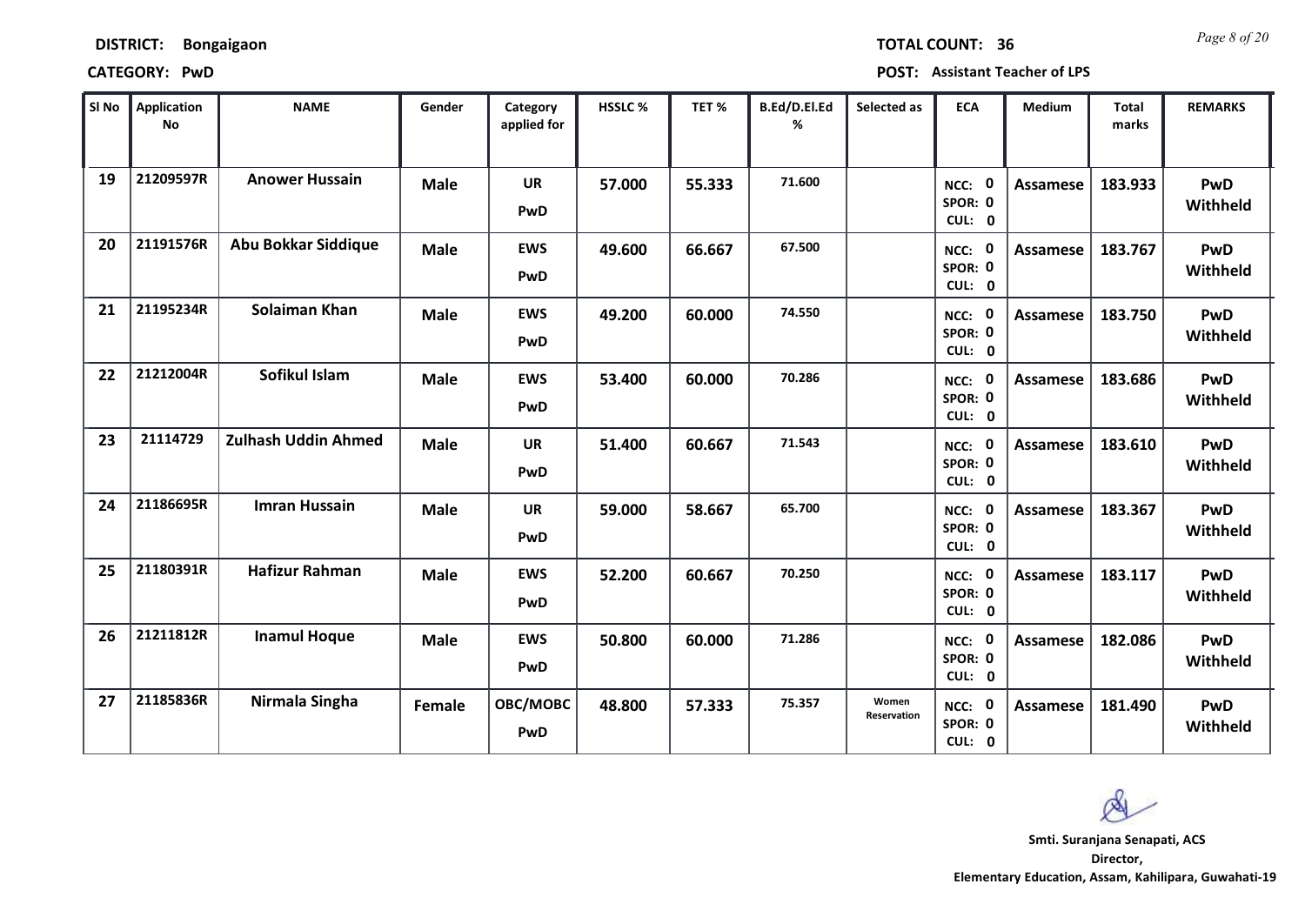*Page 9 of 20* **TOTAL COUNT: 36**

**CATEGORY: PwD POST: Assistant Teacher of LPS**

| SI No | Application<br>No | <b>NAME</b>                | Gender      | Category<br>applied for | <b>HSSLC%</b> | TET %  | B.Ed/D.El.Ed<br>% | Selected as          | <b>ECA</b>                     | <b>Medium</b>   | <b>Total</b><br>marks | <b>REMARKS</b>         |
|-------|-------------------|----------------------------|-------------|-------------------------|---------------|--------|-------------------|----------------------|--------------------------------|-----------------|-----------------------|------------------------|
| 28    | 21189701R         | <b>Farida Khatun</b>       | Female      | <b>EWS</b><br>PwD       | 57.000        | 55.333 | 69.050            | Women<br>Reservation | NCC: 0<br>SPOR: 0<br>CUL: 0    | <b>Assamese</b> | 181.383               | <b>PwD</b><br>Withheld |
| 29    | 21176108R         | <b>Aynal Hoque</b>         | <b>Male</b> | <b>UR</b><br>PwD        | 52.600        | 55.333 | 73.286            |                      | NCC: 0<br>SPOR: 0<br>CUL: 0    | Assamese        | 181.219               | PwD<br>Withheld        |
| 30    | 21211887R         | <b>Shahab Uddin Mondal</b> | <b>Male</b> | <b>UR</b><br>PwD        | 52.400        | 58.667 | 70.071            |                      | NCC: 0<br>SPOR: 0<br>CUL: 0    | <b>Assamese</b> | 181.138               | <b>PwD</b><br>Withheld |
| 31    | 21193659R         | <b>Aminul Hoque</b>        | <b>Male</b> | <b>UR</b><br>PwD        | 50.200        | 58.667 | 71.857            |                      | 0<br>NCC:<br>SPOR: 0<br>CUL: 0 | <b>Assamese</b> | 180.724               | <b>PwD</b><br>Withheld |
| 32    | 21177497R         | <b>Uttam Borah</b>         | <b>Male</b> | OBC/MOBC<br>PwD         | 48.600        | 64.667 | 67.400            |                      | NCC: 0<br>SPOR: 0<br>CUL: 0    | <b>Assamese</b> | 180.667               | PwD<br>Withheld        |
| 33    | 21186870R         | <b>Delowara Parvin</b>     | Female      | <b>UR</b><br>PwD        | 55.200        | 61.333 | 64.000            | Women<br>Reservation | NCC: 0<br>SPOR: 0<br>CUL: 0    | <b>Assamese</b> | 180.533               | PwD<br>Withheld        |
| 34    | 21168167R         | <b>Rahima Khatun</b>       | Female      | <b>EWS</b><br>PwD       | 51.400        | 55.333 | 73.750            | Women<br>Reservation | NCC: 0<br>SPOR: 0<br>CUL: 0    | <b>Assamese</b> | 180.483               | PwD<br>Withheld        |
| 35    | 21172286R         | <b>Sofikul Hussain</b>     | <b>Male</b> | <b>UR</b><br>PwD        | 54.200        | 58.000 | 68.200            |                      | NCC: 0<br>SPOR: 0<br>CUL: 0    | <b>Assamese</b> | 180.400               | PwD<br>Withheld        |
| 36    | 21108423          | <b>Bulbuli Rabha</b>       | Female      | <b>STP</b><br>PwD       | 46.600        | 60.000 | 70.429            | Women<br>Reservation | NCC: 0<br>SPOR: 0<br>CUL: 0    | Assamese        | 177.029               | PwD<br>Withheld        |

 $\infty$ **Smti. Suranjana Senapati, ACSDirector,**

**Elementary Education, Assam, Kahilipara, Guwahati-19**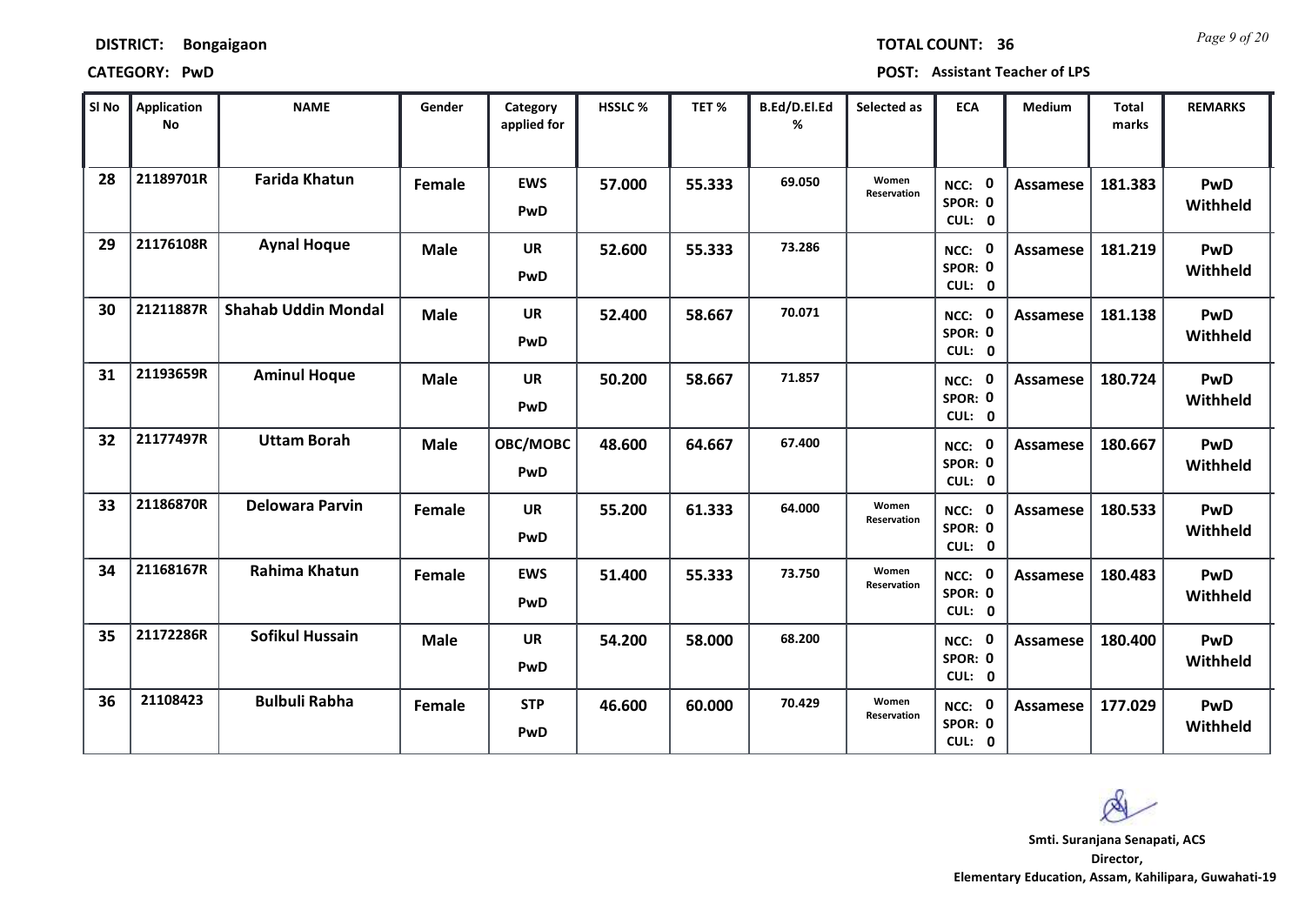*Page 10 of 20* **TOTAL COUNT: 15**

| SI No                   | <b>Application</b><br>No | <b>NAME</b>             | Gender      | Category<br>applied for | <b>HSSLC%</b> | TET%   | B.Ed/D.El.Ed<br>% | Selected as          | <b>ECA</b>                  | <b>Medium</b>   | <b>Total</b><br>marks | <b>REMARKS</b> |
|-------------------------|--------------------------|-------------------------|-------------|-------------------------|---------------|--------|-------------------|----------------------|-----------------------------|-----------------|-----------------------|----------------|
| $\mathbf{1}$            | 21105449                 | Sabitri Das             | Female      | <b>SC</b>               | 91.600        | 56.667 | 76.700            | Women<br>Reservation | NCC: 0<br>SPOR: 0<br>CUL: 0 | Assamese        | 224.967               |                |
| $\overline{2}$          | 21177004R                | <b>Amal Das</b>         | <b>Male</b> | <b>SC</b>               | 71.200        | 68.667 | 73.600            |                      | NCC: 0<br>SPOR: 0<br>CUL: 0 | <b>Assamese</b> | 213.467               |                |
| $\overline{\mathbf{3}}$ | 21191318R                | <b>Trishna Talukdar</b> | Female      | <b>SC</b>               | 77.600        | 57.333 | 78.429            | Women<br>Reservation | NCC: 0<br>SPOR: 0<br>CUL: 0 | <b>Assamese</b> | 213.362               |                |
| 4                       | 21193198R                | <b>Barnali Roy</b>      | Female      | <b>SC</b>               | 76.800        | 56.667 | 77.600            | Women<br>Reservation | NCC: 0<br>SPOR: 0<br>CUL: 0 | <b>Assamese</b> | 211.067               |                |
| 5                       | 21117334                 | <b>Rajen Das</b>        | <b>Male</b> | <b>SC</b>               | 68.000        | 66.000 | 76.950            |                      | NCC: 0<br>SPOR: 0<br>CUL: 0 | <b>Assamese</b> | 210.950               |                |
| 6                       | 21103835                 | Ritumani Paul           | Female      | <b>SC</b>               | 67.200        | 64.667 | 78.500            | Women<br>Reservation | NCC: 0<br>SPOR: 0<br>CUL: 0 | Assamese        | 210.367               |                |
| $\overline{7}$          | 21172890R                | <b>Bappi Sarkar</b>     | <b>Male</b> | <b>SC</b>               | 60.600        | 68.667 | 81.000            |                      | NCC: 0<br>SPOR: 0<br>CUL: 0 | Assamese        | 210.267               |                |
| 8                       | 21112463                 | Hirak Jyoti Sarkar      | <b>Male</b> | <b>SC</b>               | 63.400        | 71.333 | 73.571            |                      | NCC: 0<br>SPOR: 0<br>CUL: 0 | Assamese        | 208.305               |                |
| 9                       | 21110355                 | <b>Ashim Pathak</b>     | <b>Male</b> | <b>SC</b>               | 66.600        | 68.000 | 72.857            |                      | NCC: 0<br>SPOR: 0<br>CUL: 0 | Assamese        | 207.457               |                |

 $\infty$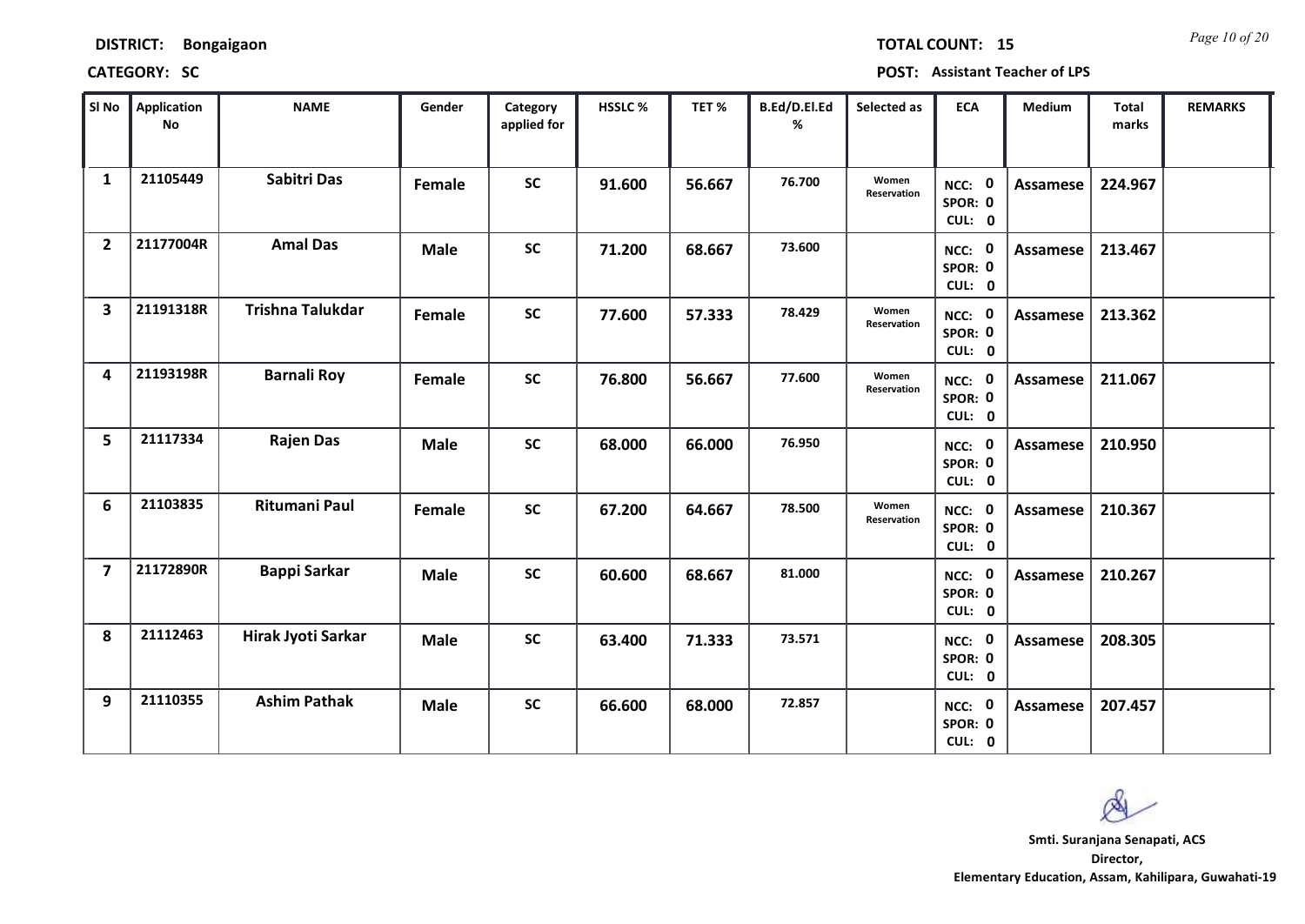*Page 11 of 20* **TOTAL COUNT: 15**

| SI No | <b>Application</b><br>No | <b>NAME</b>             | Gender      | Category<br>applied for | <b>HSSLC %</b> | TET %  | B.Ed/D.El.Ed<br>% | Selected as          | <b>ECA</b>                       | <b>Medium</b> | <b>Total</b><br>marks | <b>REMARKS</b> |
|-------|--------------------------|-------------------------|-------------|-------------------------|----------------|--------|-------------------|----------------------|----------------------------------|---------------|-----------------------|----------------|
| 10    | 21120373                 | Tapash Arjya            | <b>Male</b> | <b>SC</b>               | 75.000         | 57.333 | 75.000            |                      | 0<br>NCC:<br>SPOR: 0<br>CUL: 0   | Assamese      | 207.333               |                |
| 11    | 21189953R                | Nilkanta Barman         | <b>Male</b> | <b>SC</b>               | 70.400         | 62.000 | 74.750            |                      | NCC:<br>0<br>SPOR: 0<br>CUL: 0   | Assamese      | 207.150               |                |
| 12    | 21201759R                | <b>Surojit Das</b>      | <b>Male</b> | <b>SC</b>               | 70.200         | 62.667 | 73.929            |                      | - 0<br>NCC:<br>SPOR: 0<br>CUL: 0 | Assamese      | 206.795               |                |
| 13    | 21206309R                | Dibya Sarkar            | Female      | <b>SC</b>               | 69.400         | 62.000 | 74.357            | Women<br>Reservation | 0<br>NCC:<br>SPOR: 0<br>CUL: 0   | Assamese      | 205.757               |                |
| 14    | 21180939R                | <b>Bhaskar Majumdar</b> | <b>Male</b> | <b>SC</b>               | 68.200         | 60.000 | 77.450            |                      | NCC: 0<br>SPOR: 0<br>CUL: 0      | Assamese      | 205.650               |                |
| 15    | 21118126                 | <b>Debajit Basfore</b>  | <b>Male</b> | <b>SC</b>               | 67.200         | 63.333 | 74.500            |                      | 0<br>NCC:<br>SPOR: 0<br>CUL: 0   | Assamese      | 205.033               |                |

 $\infty$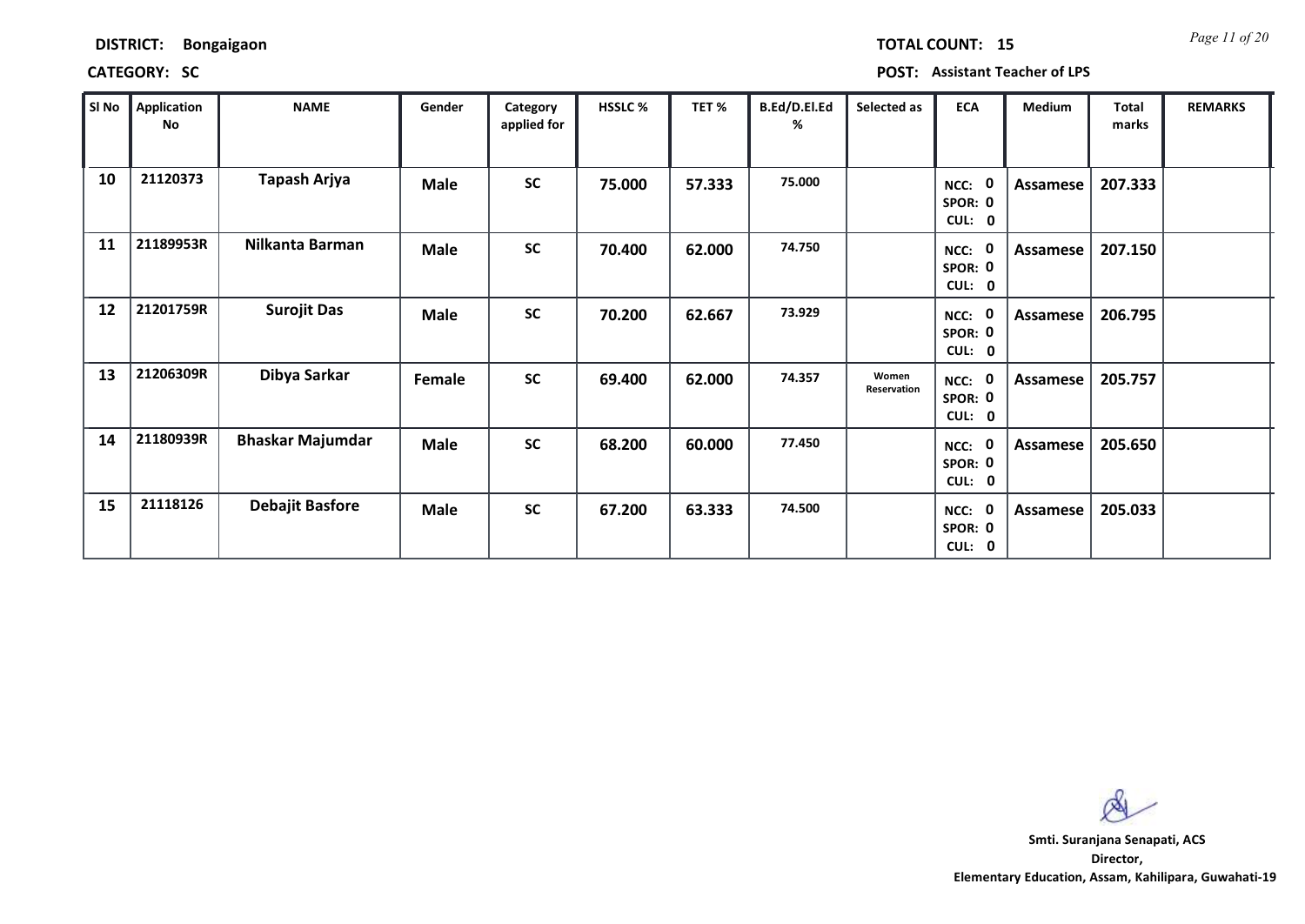*Page 12 of 20* **TOTAL COUNT: 1**

**DISTRICT: Bongaigaon**

**CATEGORY: STH POST: Assistant Teacher of LPS**

| ∥ SI No | Application<br>No | <b>NAME</b>                 | Gender | Category<br>applied for | <b>HSSLC %</b> | TET %  | B.Ed/D.El.Ed<br>% | Selected as          | <b>ECA</b>                  | Medium   | Total<br>marks | <b>REMARKS</b> |
|---------|-------------------|-----------------------------|--------|-------------------------|----------------|--------|-------------------|----------------------|-----------------------------|----------|----------------|----------------|
|         | 21192270R         | Latika Daudong<br>Langthasa | Female | <b>STH</b>              | 47.400         | 56.667 | 65.800            | Women<br>Reservation | NCC: 0<br>SPOR: 0<br>CUL: 0 | Assamese | 169.867        |                |

 $\infty$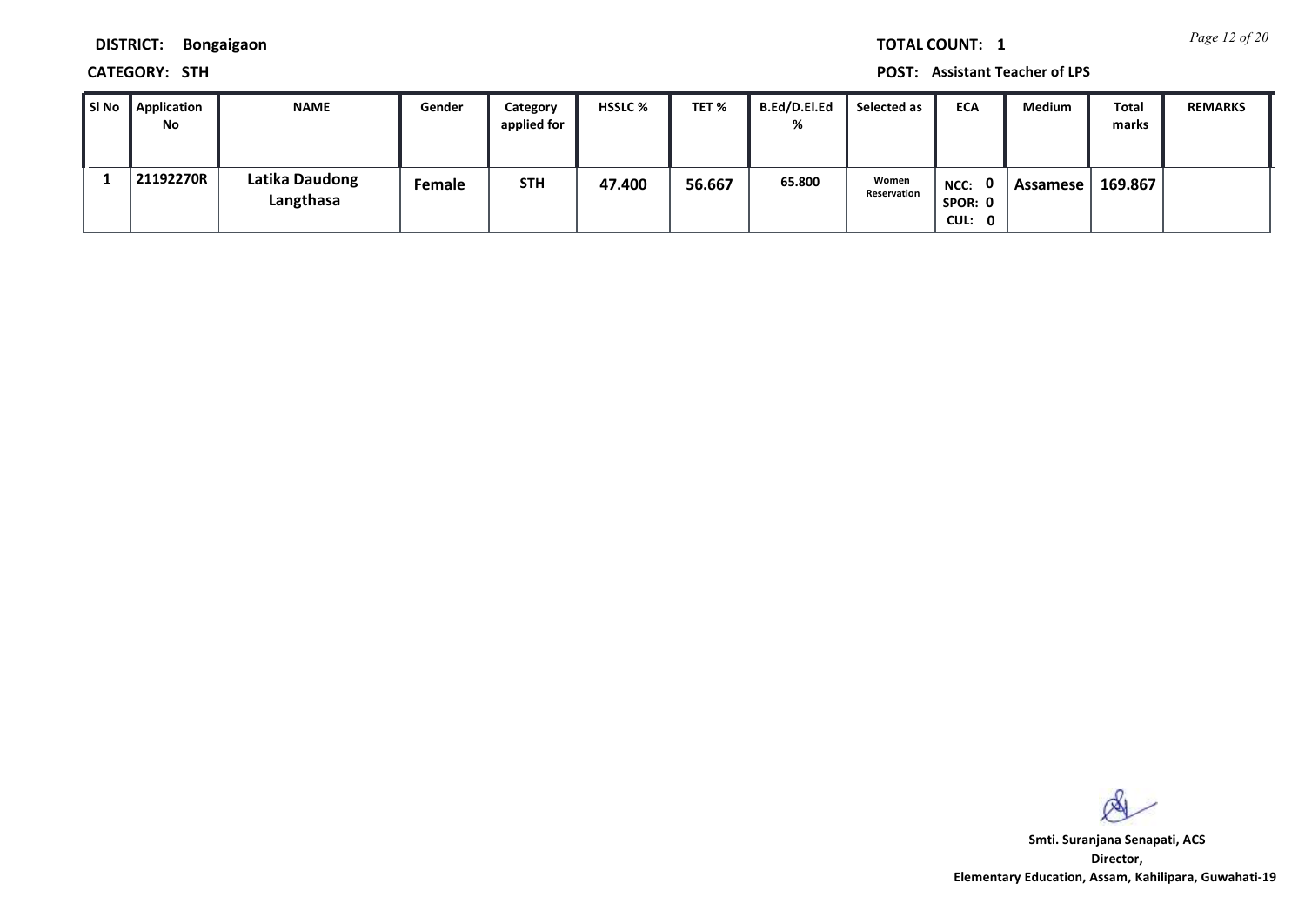| <b>DISTRICT:</b> | <b>Bongaigaon</b> |
|------------------|-------------------|
|------------------|-------------------|

*Page 13 of 20* **TOTAL COUNT: 53**

| SI No                   | <b>Application</b><br>No | <b>NAME</b>                           | Gender      | Category<br>applied for | HSSLC % | TET %  | B.Ed/D.El.Ed<br>% | Selected as                 | <b>ECA</b>                  | <b>Medium</b>   | <b>Total</b><br>marks | <b>REMARKS</b> |
|-------------------------|--------------------------|---------------------------------------|-------------|-------------------------|---------|--------|-------------------|-----------------------------|-----------------------------|-----------------|-----------------------|----------------|
| $\mathbf{1}$            | 21173028R                | <b>Elizabeth Mushahary</b>            | Female      | <b>STP</b>              | 80.200  | 58.667 | 79.300            | Women<br>Reservation        | NCC: 0<br>SPOR: 0<br>CUL: 0 | <b>Assamese</b> | 218.167               |                |
| $\overline{2}$          | 21176391R                | <b>Pranita Baro</b>                   | Female      | <b>STP</b>              | 74.200  | 60.000 | 73.150            | Women<br>Reservation        | NCC: 0<br>SPOR: 0<br>CUL: 0 | Assamese        | 207.350               |                |
| 3                       | 21177734R                | <b>Nisha Basumatary</b>               | Female      | <b>STP</b>              | 70.400  | 58.667 | 77.286            | Women<br>Reservation        | NCC: 0<br>SPOR: 0<br>CUL: 0 | <b>Assamese</b> | 206.352               |                |
| 4                       | 21197817R                | <b>Alongbar Boro</b>                  | <b>Male</b> | <b>STP</b>              | 74.400  | 56.667 | 74.857            |                             | NCC: 0<br>SPOR: 0<br>CUL: 0 | <b>Assamese</b> | 205.924               |                |
| 5                       | 21183048R                | Jasmine Daimari                       | Female      | <b>STP</b>              | 74.000  | 55.333 | 76.214            | Women<br><b>Reservation</b> | NCC: 0<br>SPOR: 0<br>CUL: 0 | Assamese        | 205.548               |                |
| 6                       | 21107231                 | Raisumai Brahma                       | Female      | <b>STP</b>              | 76.000  | 55.333 | 73.929            | Women<br>Reservation        | NCC: 0<br>SPOR: 0<br>CUL: 0 | <b>Assamese</b> | 205.262               |                |
| $\overline{\mathbf{z}}$ | 21196324R                | <b>Alisha Basumatary</b>              | Female      | <b>STP</b>              | 66.000  | 56.667 | 82.150            | Women<br>Reservation        | NCC: 0<br>SPOR: 0<br>CUL: 0 | <b>Assamese</b> | 204.817               |                |
| 8                       | 21169300R                | Surajit Madahi                        | <b>Male</b> | <b>STP</b>              | 73.800  | 57.333 | 73.400            |                             | NCC: 0<br>SPOR: 0<br>CUL: 0 | <b>Assamese</b> | 204.533               |                |
| 9                       | 21147373                 | <b>Dipankar Nek</b><br><b>Daimary</b> | <b>Male</b> | <b>STP</b>              | 74.200  | 59.333 | 70.714            |                             | NCC: 0<br>SPOR: 0<br>CUL: 0 | Assamese        | 204.248               |                |

 $\infty$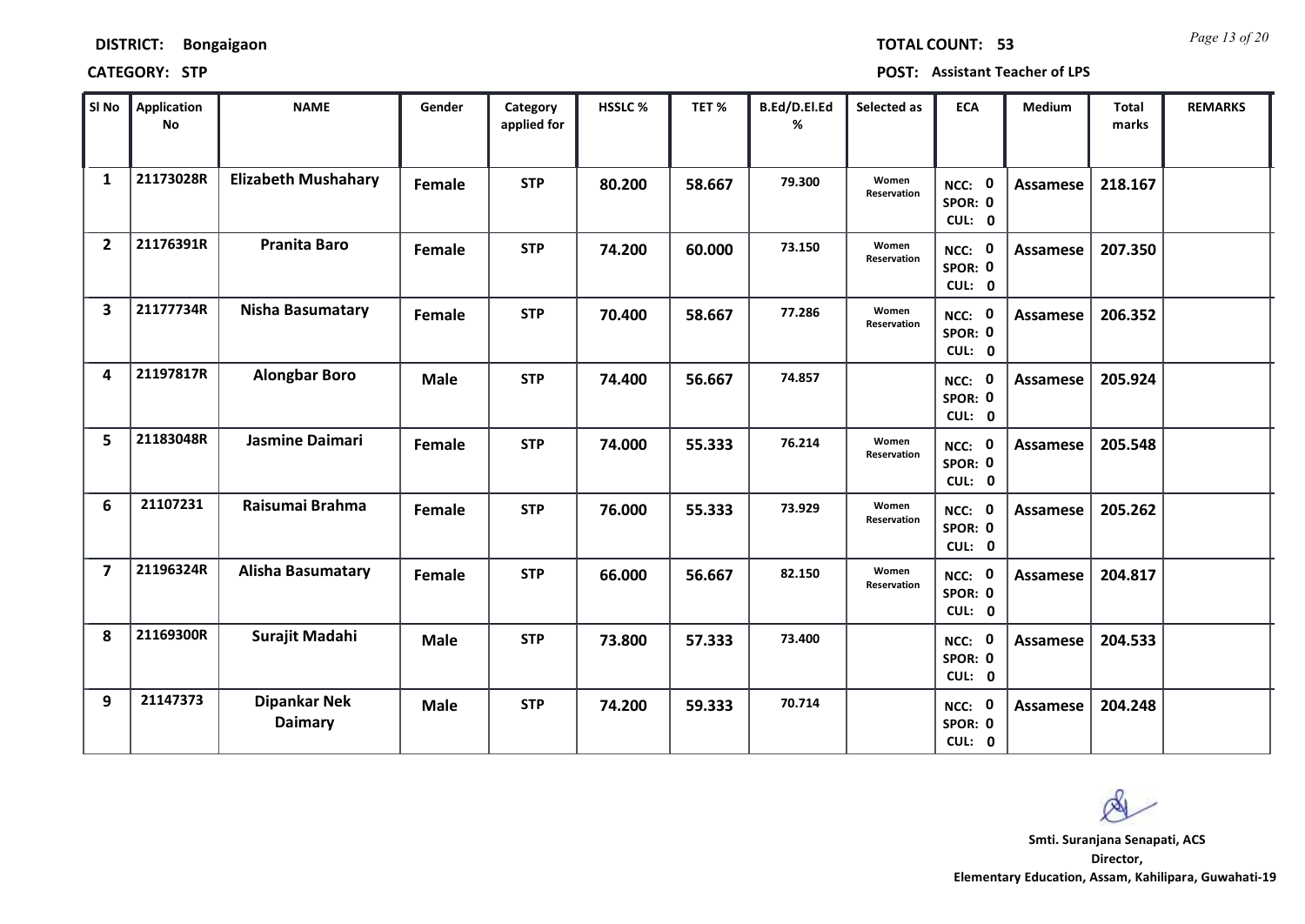| DISTRICT: | <b>Bongaigaon</b> |
|-----------|-------------------|
|-----------|-------------------|

*Page 14 of 20* **TOTAL COUNT: 53**

| SI No | <b>Application</b><br><b>No</b> | <b>NAME</b>          | Gender      | Category<br>applied for | <b>HSSLC %</b> | TET %  | B.Ed/D.El.Ed<br>% | Selected as          | <b>ECA</b>                  | Medium          | <b>Total</b><br>marks | <b>REMARKS</b> |
|-------|---------------------------------|----------------------|-------------|-------------------------|----------------|--------|-------------------|----------------------|-----------------------------|-----------------|-----------------------|----------------|
| 10    | 21184250R                       | Anju Rani Rabha      | Female      | <b>STP</b>              | 69.000         | 58.000 | 74.400            | Women<br>Reservation | NCC: 0<br>SPOR: 0<br>CUL: 0 | <b>Assamese</b> | 201.400               |                |
| 11    | 21191251R                       | Anjalina Brahma      | Female      | <b>STP</b>              | 66.000         | 55.333 | 79.700            | Women<br>Reservation | NCC: 0<br>SPOR: 0<br>CUL: 0 | Assamese        | 201.033               |                |
| 12    | 21170432R                       | Rashna Rabha         | Female      | <b>STP</b>              | 60.800         | 63.333 | 74.929            | Women<br>Reservation | NCC: 0<br>SPOR: 0<br>CUL: 0 | <b>Assamese</b> | 199.062               |                |
| 13    | 21186288R                       | <b>Biswajit Rava</b> | <b>Male</b> | <b>STP</b>              | 73.200         | 55.333 | 70.500            |                      | NCC: 0<br>SPOR: 0<br>CUL: 0 | Assamese        | 199.033               |                |
| 14    | 21186786R                       | Bapparaj Koch        | <b>Male</b> | <b>STP</b>              | 66.200         | 57.333 | 75.200            |                      | NCC: 0<br>SPOR: 0<br>CUL: 0 | <b>Assamese</b> | 198.733               |                |
| 15    | 21184995R                       | Pallabi Sarania      | Female      | <b>STP</b>              | 63.800         | 58.000 | 76.700            | Women<br>Reservation | NCC: 0<br>SPOR: 0<br>CUL: 0 | <b>Assamese</b> | 198.500               |                |
| 16    | 21180653R                       | <b>Nitu Rabha</b>    | <b>Male</b> | <b>STP</b>              | 63.800         | 58.000 | 76.357            |                      | NCC: 0<br>SPOR: 0<br>CUL: 0 | <b>Assamese</b> | 198.157               |                |
| 17    | 21169512R                       | <b>Bandana Patar</b> | Female      | <b>STP</b>              | 67.200         | 56.667 | 72.714            | Women<br>Reservation | NCC: 0<br>SPOR: 0<br>CUL: 0 | <b>Assamese</b> | 196.581               |                |
| 18    | 21189508R                       | Haripriya Rabha      | Female      | <b>STP</b>              | 63.800         | 58.667 | 73.850            | Women<br>Reservation | NCC: 0<br>SPOR: 0<br>CUL: 0 | Assamese        | 196.317               |                |

 $\infty$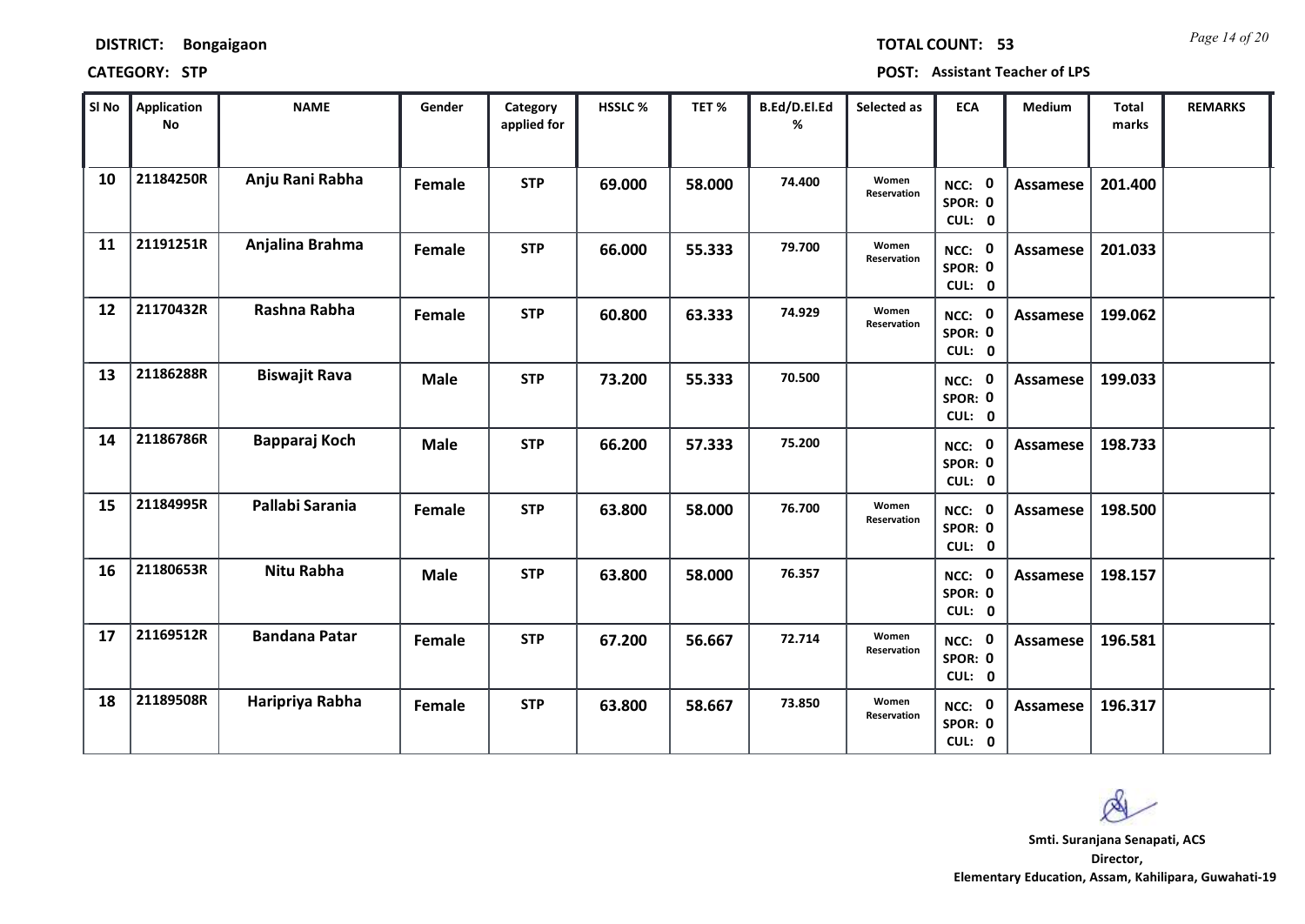*Page 15 of 20* **TOTAL COUNT: 53**

| SI No | <b>Application</b><br><b>No</b> | <b>NAME</b>              | Gender        | Category<br>applied for | HSSLC % | TET %  | B.Ed/D.El.Ed<br>% | Selected as                 | <b>ECA</b>                  | <b>Medium</b>   | Total<br>marks | <b>REMARKS</b> |
|-------|---------------------------------|--------------------------|---------------|-------------------------|---------|--------|-------------------|-----------------------------|-----------------------------|-----------------|----------------|----------------|
| 19    | 21192467R                       | Shikhasmita Rabha        | Female        | <b>STP</b>              | 68.800  | 55.333 | 71.857            | Women<br>Reservation        | NCC: 0<br>SPOR: 0<br>CUL: 0 | <b>Assamese</b> | 195.990        |                |
| 20    | 21183801R                       | <b>Banashree Boro</b>    | Female        | <b>STP</b>              | 60.200  | 58.667 | 77.000            | Women<br><b>Reservation</b> | NCC: 0<br>SPOR: 0<br>CUL: 0 | <b>Assamese</b> | 195.867        |                |
| 21    | 21168552R                       | Jonaki Rabha             | Female        | <b>STP</b>              | 68.600  | 56.000 | 71.143            | Women<br>Reservation        | NCC: 0<br>SPOR: 0<br>CUL: 0 | Assamese        | 195.743        |                |
| 22    | 21117531                        | <b>Beautee Rabha</b>     | Female        | <b>STP</b>              | 53.200  | 62.667 | 79.857            | Women<br>Reservation        | NCC: 0<br>SPOR: 0<br>CUL: 0 | <b>Assamese</b> | 195.724        |                |
| 23    | 21184124R                       | <b>Bhanupriya Madahi</b> | Female        | <b>STP</b>              | 66.000  | 55.333 | 74.250            |                             | NCC: 0<br>SPOR: 0<br>CUL: 0 | <b>Assamese</b> | 195.583        |                |
| 24    | 21177352R                       | Purabi Rabha             | <b>Female</b> | <b>STP</b>              | 70.000  | 57.333 | 67.786            |                             | NCC: 0<br>SPOR: 0<br>CUL: 0 | <b>Assamese</b> | 195.119        |                |
| 25    | 21170303R                       | <b>Santi Panging</b>     | Female        | <b>STP</b>              | 60.600  | 58.667 | 75.450            |                             | NCC: 0<br>SPOR: 0<br>CUL: 0 | <b>Assamese</b> | 194.717        |                |
| 26    | 21165357R                       | <b>Sagrit Boro</b>       | <b>Male</b>   | <b>STP</b>              | 60.800  | 64.000 | 69.600            |                             | NCC: 0<br>SPOR: 0<br>CUL: 0 | <b>Assamese</b> | 194.400        |                |
| 27    | 21178067R                       | <b>Madhuri Doley</b>     | Female        | <b>STP</b>              | 65.000  | 57.333 | 71.900            |                             | NCC: 0<br>SPOR: 0<br>CUL: 0 | Assamese        | 194.233        |                |

os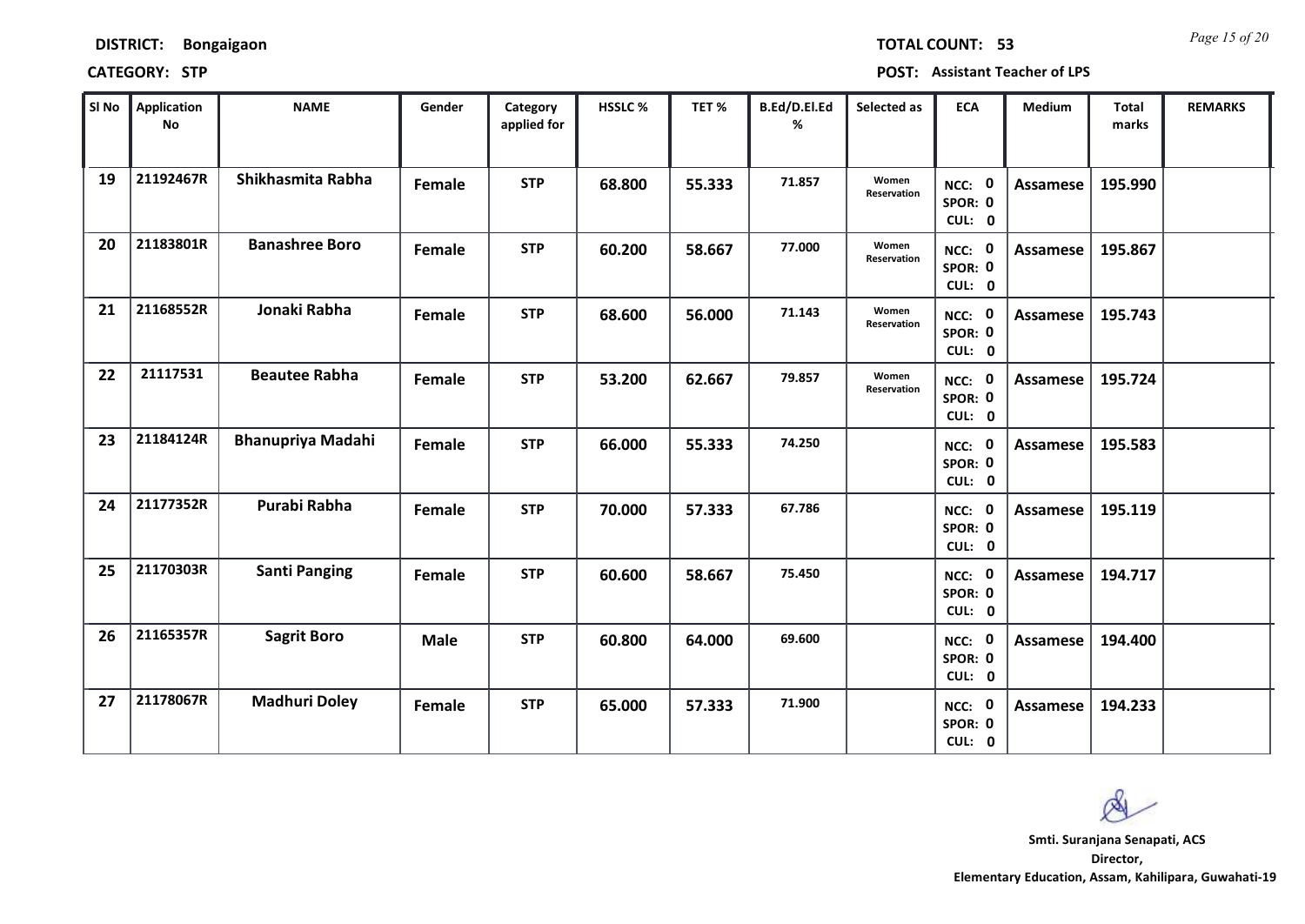| <b>DISTRICT:</b> | <b>Bongaigaon</b> |
|------------------|-------------------|
|------------------|-------------------|

*Page 16 of 20* **TOTAL COUNT: 53**

| SI No | <b>Application</b><br>No | <b>NAME</b>          | Gender      | Category<br>applied for | <b>HSSLC %</b> | TET %  | B.Ed/D.El.Ed<br>% | Selected as | <b>ECA</b>                  | <b>Medium</b>   | <b>Total</b><br>marks | <b>REMARKS</b> |
|-------|--------------------------|----------------------|-------------|-------------------------|----------------|--------|-------------------|-------------|-----------------------------|-----------------|-----------------------|----------------|
| 28    | 21173576R                | <b>Humen Sarania</b> | <b>Male</b> | <b>STP</b>              | 63.400         | 56.667 | 74.150            |             | NCC: 0<br>SPOR: 0<br>CUL: 0 | Assamese        | 194.217               |                |
| 29    | 21170920R                | Dimpol Kumar Rabha   | <b>Male</b> | <b>STP</b>              | 66.400         | 58.667 | 69.000            |             | NCC: 0<br>SPOR: 0<br>CUL: 0 | Assamese        | 194.067               |                |
| 30    | 21189493R                | <b>Bibha Chintey</b> | Female      | <b>STP</b>              | 55.800         | 58.667 | 79.550            |             | NCC: 0<br>SPOR: 0<br>CUL: 0 | <b>Assamese</b> | 194.017               |                |
| 31    | 21186131R                | <b>Biswajit Baro</b> | <b>Male</b> | <b>STP</b>              | 67.000         | 58.000 | 68.850            |             | NCC: 0<br>SPOR: 0<br>CUL: 0 | Assamese        | 193.850               |                |
| 32    | 21181898R                | <b>Kaling Tayeng</b> | <b>Male</b> | <b>STP</b>              | 52.800         | 70.667 | 70.357            |             | NCC: 0<br>SPOR: 0<br>CUL: 0 | Assamese        | 193.824               |                |
| 33    | 21174766R                | Pabitra Kachari      | <b>Male</b> | <b>STP</b>              | 59.000         | 62.000 | 72.650            |             | NCC: 0<br>SPOR: 0<br>CUL: 0 | <b>Assamese</b> | 193.650               |                |
| 34    | 21174625R                | <b>Baladev Rabha</b> | <b>Male</b> | <b>STP</b>              | 64.400         | 57.333 | 71.850            |             | NCC: 0<br>SPOR: 0<br>CUL: 0 | <b>Assamese</b> | 193.583               |                |
| 35    | 21192281R                | Hiramani Rabha       | Female      | <b>STP</b>              | 67.400         | 57.333 | 68.786            |             | NCC: 0<br>SPOR: 0<br>CUL: 0 | <b>Assamese</b> | 193.519               |                |
| 36    | 21189159R                | <b>Suchitra Pegu</b> | Female      | <b>STP</b>              | 63.200         | 56.667 | 73.450            |             | NCC: 0<br>SPOR: 0<br>CUL: 0 | Assamese        | 193.317               |                |

 $\infty$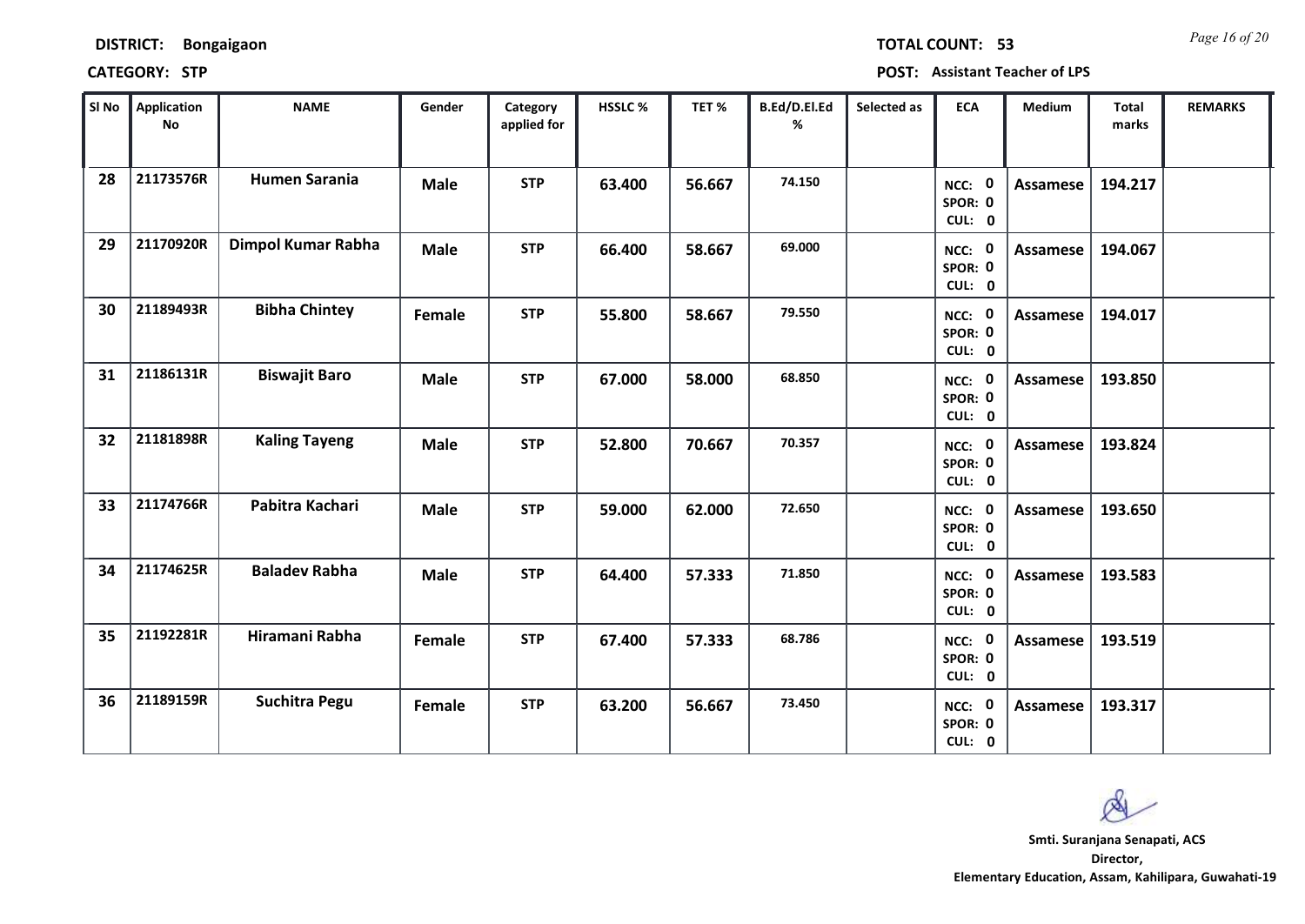| <b>DISTRICT:</b> | <b>Bongaigaon</b> |
|------------------|-------------------|
|------------------|-------------------|

*Page 17 of 20* **TOTAL COUNT: 53**

| SI No | <b>Application</b><br>$\mathsf{No}$ | <b>NAME</b>              | Gender      | Category<br>applied for | <b>HSSLC %</b> | TET%   | B.Ed/D.El.Ed<br>% | Selected as | <b>ECA</b>                  | <b>Medium</b>   | <b>Total</b><br>marks | <b>REMARKS</b> |
|-------|-------------------------------------|--------------------------|-------------|-------------------------|----------------|--------|-------------------|-------------|-----------------------------|-----------------|-----------------------|----------------|
| 37    | 21188759R                           | <b>Chinmay Khakhlary</b> | <b>Male</b> | <b>STP</b>              | 58.400         | 61.333 | 73.400            |             | NCC: 0<br>SPOR: 0<br>CUL: 0 | Assamese        | 193.133               |                |
| 38    | 21200537R                           | <b>Diptimoyee Borah</b>  | Female      | <b>STP</b>              | 57.800         | 62.667 | 72.550            |             | NCC: 0<br>SPOR: 0<br>CUL: 0 | Assamese        | 193.017               |                |
| 39    | 21189481R                           | <b>Gombhir Pait</b>      | <b>Male</b> | <b>STP</b>              | 68.200         | 56.000 | 68.750            |             | NCC: 0<br>SPOR: 0<br>CUL: 0 | Assamese        | 192.950               |                |
| 40    | 21167087R                           | Seema Bordoloi           | Female      | <b>STP</b>              | 60.000         | 62.667 | 70.200            |             | NCC: 0<br>SPOR: 0<br>CUL: 0 | Assamese        | 192.867               |                |
| 41    | 21187343R                           | <b>Bibhushan Rabha</b>   | <b>Male</b> | <b>STP</b>              | 58.200         | 55.333 | 79.250            |             | NCC: 0<br>SPOR: 0<br>CUL: 0 | <b>Assamese</b> | 192.783               |                |
| 42    | 21189045R                           | <b>Mohesh Kutum</b>      | <b>Male</b> | <b>STP</b>              | 52.400         | 64.000 | 76.357            |             | NCC: 0<br>SPOR: 0<br>CUL: 0 | Assamese        | 192.757               |                |
| 43    | 21184053R                           | <b>Binita Patir</b>      | Female      | <b>STP</b>              | 62.800         | 62.000 | 67.950            |             | NCC: 0<br>SPOR: 0<br>CUL: 0 | <b>Assamese</b> | 192.750               |                |
| 44    | 21112819                            | Jagat Rabha              | <b>Male</b> | <b>STP</b>              | 60.000         | 60.000 | 72.714            |             | NCC: 0<br>SPOR: 0<br>CUL: 0 | <b>Assamese</b> | 192.714               |                |
| 45    | 21165807R                           | <b>Ritimai Pegu</b>      | Female      | <b>STP</b>              | 64.200         | 55.333 | 73.150            |             | NCC: 0<br>SPOR: 0<br>CUL: 0 | <b>Assamese</b> | 192.683               |                |

 $\infty$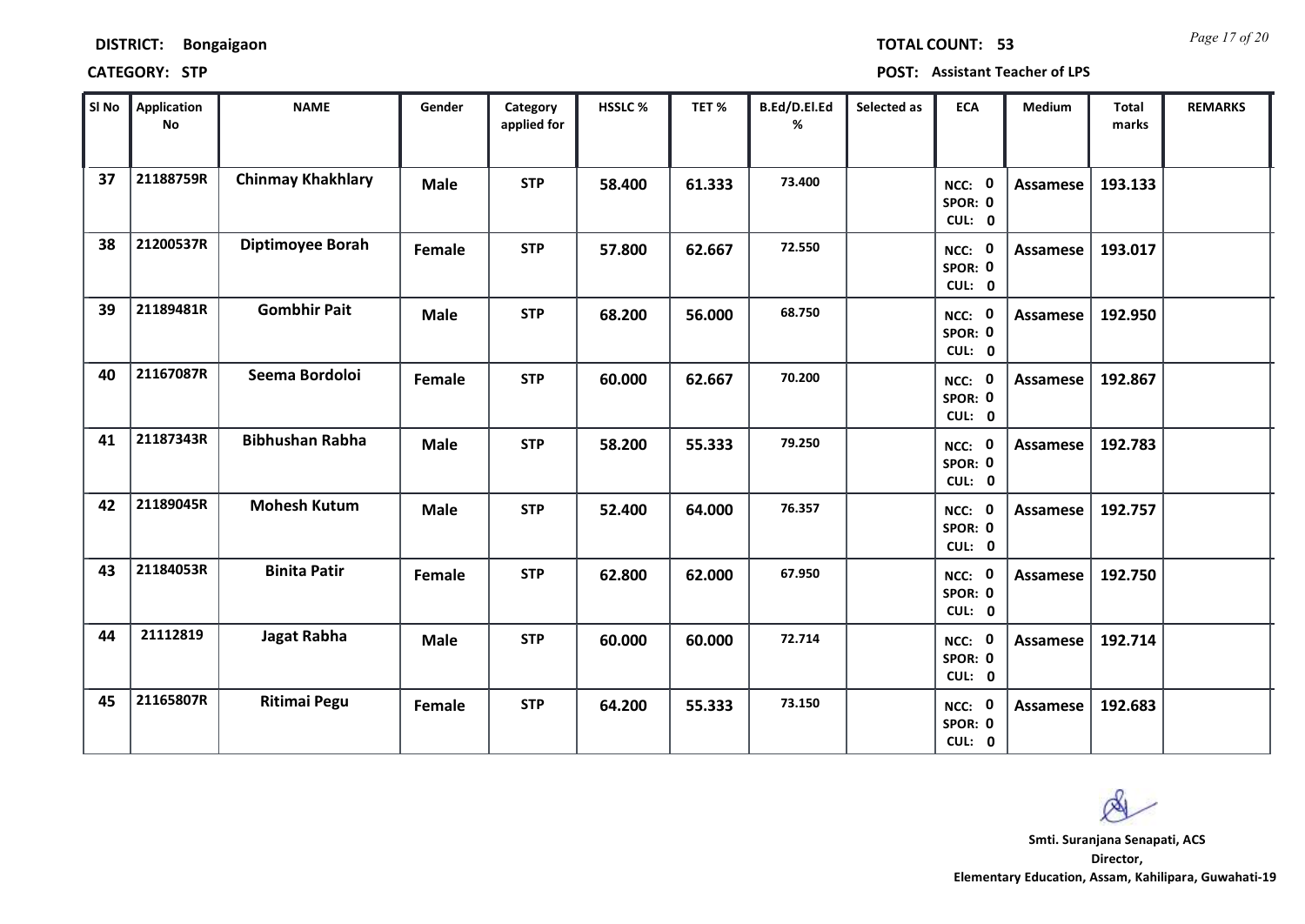### **CATEGORY: STP POST: Assistant Teacher of LPS**

| SI No | Application<br>No | <b>NAME</b>              | Gender      | Category<br>applied for | <b>HSSLC %</b> | TET %  | B.Ed/D.El.Ed<br>% | Selected as | <b>ECA</b>                  | <b>Medium</b> | <b>Total</b><br>marks | <b>REMARKS</b> |
|-------|-------------------|--------------------------|-------------|-------------------------|----------------|--------|-------------------|-------------|-----------------------------|---------------|-----------------------|----------------|
| 46    | 21168407R         | <b>Diganta Doley</b>     | <b>Male</b> | <b>STP</b>              | 69.800         | 57.333 | 65.400            |             | NCC: 0<br>SPOR: 0<br>CUL: 0 | Assamese      | 192.533               |                |
| 47    | 21168424R         | <b>Poly Sonowal</b>      | Female      | <b>STP</b>              | 64.600         | 59.333 | 68.556            |             | NCC: 0<br>SPOR: 0<br>CUL: 0 | Assamese      | 192.489               |                |
| 48    | 21211873R         | <b>Purandar Rabha</b>    | <b>Male</b> | <b>STP</b>              | 61.600         | 57.333 | 73.550            |             | NCC: 0<br>SPOR: 0<br>CUL: 0 | Assamese      | 192.483               |                |
| 49    | 21173454R         | Aparajita Khakhalary     | Female      | <b>STP</b>              | 61.600         | 55.333 | 75.500            |             | NCC: 0<br>SPOR: 0<br>CUL: 0 | Assamese      | 192.433               |                |
| 50    | 21212293R         | <b>Binod Kaman</b>       | <b>Male</b> | <b>STP</b>              | 57.400         | 60.667 | 74.200            |             | NCC: 0<br>SPOR: 0<br>CUL: 0 | Assamese      | 192.267               |                |
| 51    | 21175685R         | <b>Mahadev Tulchiary</b> | <b>Male</b> | <b>STP</b>              | 67.400         | 55.333 | 69.500            |             | NCC: 0<br>SPOR: 0<br>CUL: 0 | Assamese      | 192.233               |                |
| 52    | 21174771R         | Leena Bordoloi           | Female      | <b>STP</b>              | 63.800         | 61.333 | 66.857            |             | NCC: 0<br>SPOR: 0<br>CUL: 0 | Assamese      | 191.990               |                |
| 53    | 21170923R         | Dipanjali Boro           | Female      | <b>STP</b>              | 57.200         | 58.667 | 76.071            |             | NCC: 0<br>SPOR: 0<br>CUL: 0 | Assamese      | 191.938               |                |

 $\infty$ 

**Director, Elementary Education, Assam, Kahilipara, Guwahati-19 Smti. Suranjana Senapati, ACS**

*Page 18 of 20* **TOTAL COUNT: 53**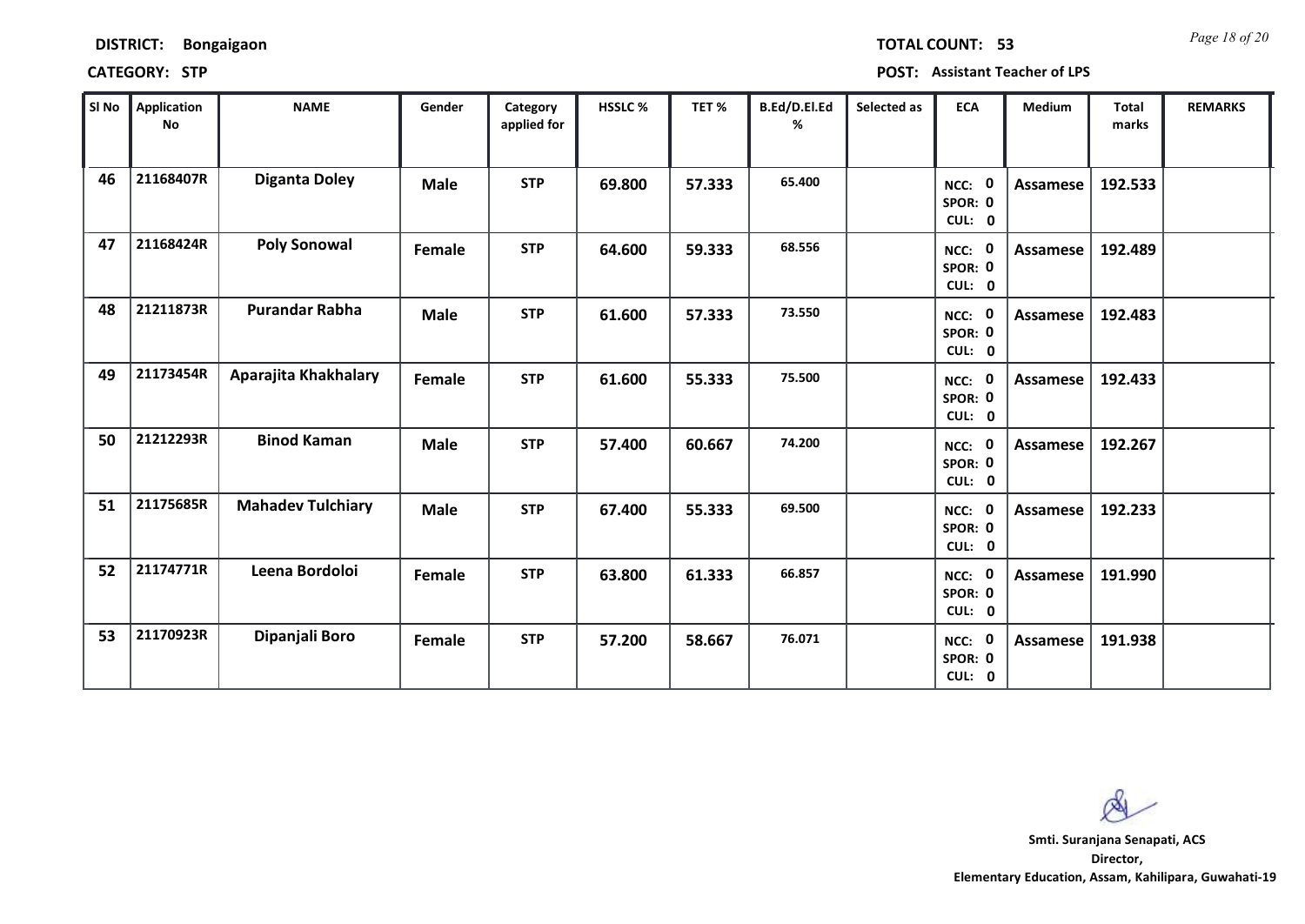*Page 19 of 20* **TOTAL COUNT: 10**

| SI No                   | Application<br><b>No</b> | <b>NAME</b>           | Gender      | Category<br>applied for | HSSLC % | TET %  | B.Ed/D.El.Ed<br>% | Selected as          | <b>ECA</b>                  | <b>Medium</b>   | <b>Total</b><br>marks | <b>REMARKS</b> |
|-------------------------|--------------------------|-----------------------|-------------|-------------------------|---------|--------|-------------------|----------------------|-----------------------------|-----------------|-----------------------|----------------|
| $\mathbf{1}$            | 21187931R                | <b>Ashmina Parbin</b> | Female      | <b>EWS</b>              | 81.000  | 74.667 | 79.143            | Women<br>Reservation | NCC: 0<br>SPOR: 0<br>CUL: 0 | <b>Assamese</b> | 234.810               | Withheld       |
| $\overline{2}$          | 21197328R                | <b>Helmina Begom</b>  | Female      | <b>UR</b>               | 87.600  | 67.333 | 78.071            | Women<br>Reservation | NCC: 0<br>SPOR: 0<br>CUL: 0 | <b>Assamese</b> | 233.005               |                |
| $\overline{\mathbf{3}}$ | 21181796R                | <b>Shibani Mandal</b> | Female      | <b>SC</b>               | 72.200  | 74.000 | 82.778            | Women<br>Reservation | NCC: 0<br>SPOR: 0<br>CUL: 0 | Assamese        | 228.978               |                |
| 4                       | 21195053R                | Shikha Kalita         | Female      | <b>UR</b>               | 81.400  | 70.667 | 76.571            |                      | NCC: 0<br>SPOR: 0<br>CUL: 0 | <b>Assamese</b> | 228.638               |                |
| 5                       | 21167982R                | <b>Usha Choudhury</b> | Female      | <b>UR</b>               | 89.800  | 60.000 | 77.714            |                      | NCC: 0<br>SPOR: 0<br>CUL: 0 | <b>Assamese</b> | 227.514               |                |
| 6                       | 21174860R                | Saddam Hussain        | <b>Male</b> | <b>EWS</b>              | 76.600  | 72.667 | 76.357            |                      | NCC: 0<br>SPOR: 0<br>CUL: 0 | <b>Assamese</b> | 225.624               |                |
| $\overline{7}$          | 21199549R                | <b>Bhayolina Das</b>  | Female      | <b>EWS</b>              | 71.200  | 68.000 | 85.611            |                      | NCC: 0<br>SPOR: 0<br>CUL: 0 | <b>Assamese</b> | 224.811               |                |
| 8                       | 21180826R                | <b>Manikha Das</b>    | Female      | <b>UR</b>               | 86.000  | 64.000 | 74.143            |                      | NCC: 0<br>SPOR: 0<br>CUL: 0 | <b>Assamese</b> | 224.143               |                |
| 9                       | 21183253R                | <b>Shahadat Ali</b>   | <b>Male</b> | <b>EWS</b>              | 77.200  | 69.333 | 77.200            |                      | NCC: 0<br>SPOR: 0<br>CUL: 0 | <b>Assamese</b> | 223.733               |                |

 $\infty$